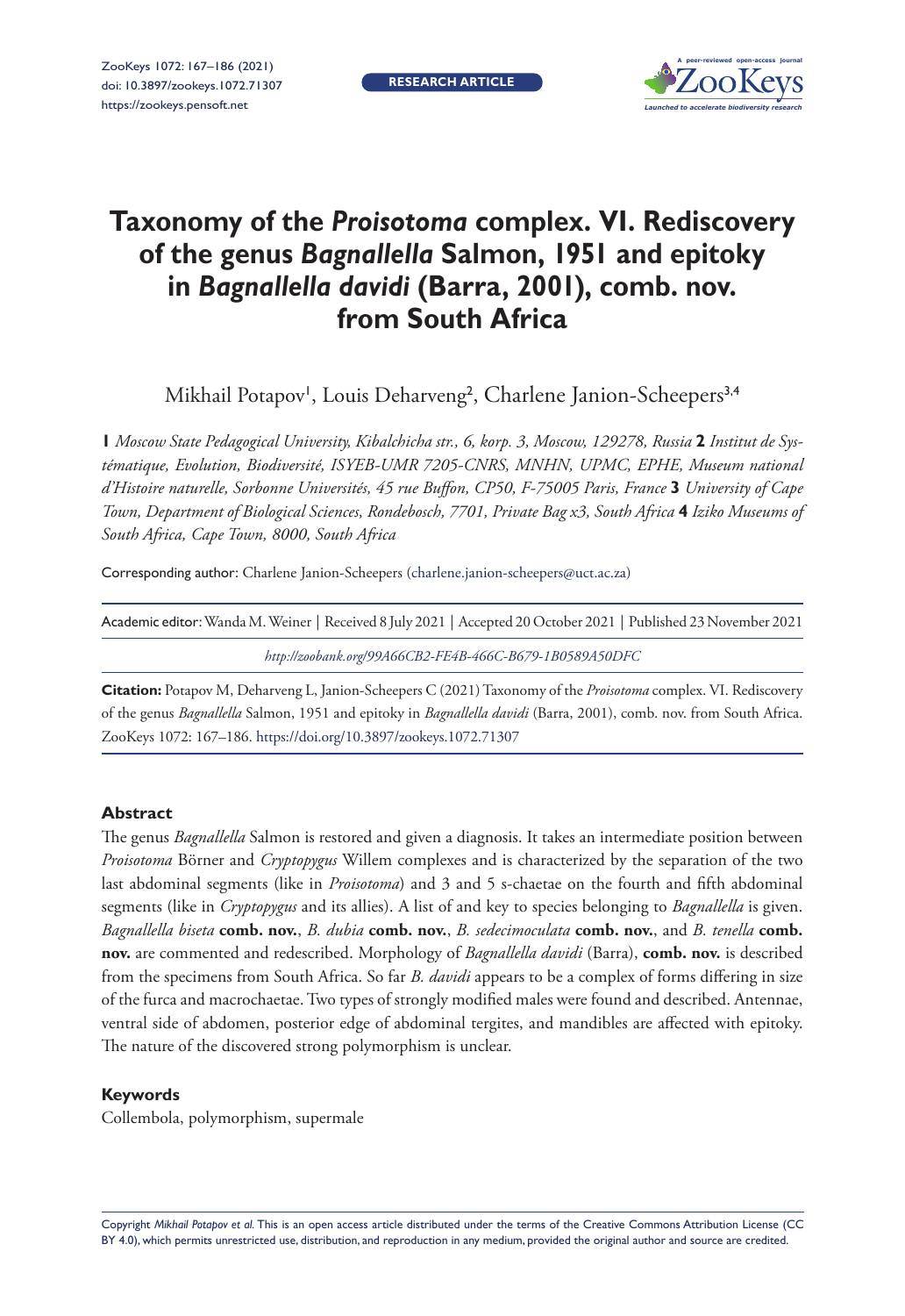# **Introduction**

Knowledge on the Collembola of South Africa has increased significantly over the last decade, with most new species described from the Western Cape Province where the majority sampling has been made (Janion-Scheepers et al. 2015). From these collections, a rich diversity of Isotomidae has been discovered, including *Parisotoma* (Potapov et al. 2011) and *Cryptopygus* (Potapov et al. 2020). From these collections, we also recorded three known species (*P. davidi*, *P. tenella*, *P. sedecimoculata*), which resemble the genus *Cryptopygus* but have Abd. V and VI separated. Thus, these species cannot be attributed to any genus of the *Cryptopygus* complex but rather belong to the *Proisotoma* complex. This paper determines the position of these three species by recovering a genus erected in the past by Salmon (1951). Also, several other species mostly distributed in the Southern Hemisphere belong to this taxon. In addition, we describe an unusual polymorphism in *Proisotoma davidi* (Barra, 2001) which remains unsolved.

# **Materials and methods**

### **Abbreviations**

| A.B.        | A. Bedos                                                                |
|-------------|-------------------------------------------------------------------------|
| Abd. I-VI   | abdominal segments I-VI                                                 |
| Ant. I-IV   | antennal segments I-IV                                                  |
| bms         | basal micro s-chaeta on antennal segments                               |
| C.J.        | C. Janion-Scheepers                                                     |
| L.D.        | L. Deharveng                                                            |
| M           | macrochaeta                                                             |
| <b>MNHN</b> | Museum national d'Histoire naturelle                                    |
| ms          | micro s-chaeta $(e)$ (= microsensillum(a) auct.)                        |
| PAO         | postantennal organ                                                      |
| s-chaetae   | macro s-chaeta or s-chaetae (= macrosensillum(a) or sensillum(a) auct.) |
| <b>SAMC</b> | South African Museum, Cape Town                                         |
| Th. II-III  | thoracic segments II and III                                            |
| Ti          | tibiotarsus                                                             |

# **Redescription of the genus** *Bagnallella* **Salmon, 1951**

### *Bagnallella* **Salmon, 1951**

#### **Type species**. *Folsomia sedecemoculata* Salmon, 1943

**Diagnosis.** Anurophorinae with all abdominal segments clearly separated and a *Proisotoma*-like furca: manubrium with few anterior chaetae (1+1-3+3), dens slender,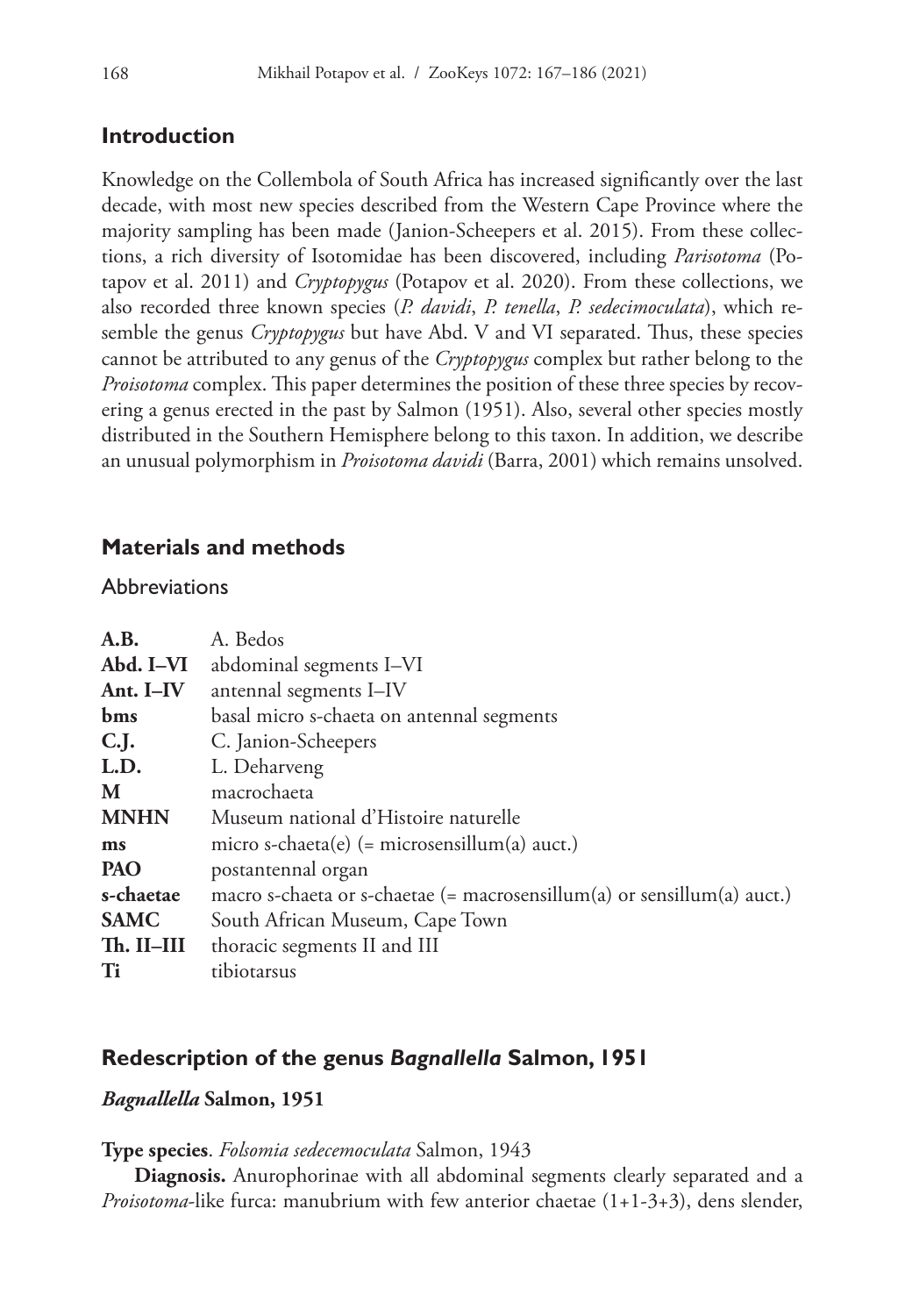crenulated, with rather numerous anterior and posterior chaetae, mucro clearly set off from dens, with two or three teeth. 7+7-8+8 ocelli in known species. With simple or bifurcate maxillary palp and four sublobal hairs, two or four prelabral chaetae. Macro s-chaetae 22235 on Abd.I-V. Tergal macro s-chaetae on abdomen situated in front of p-row of chaetae. B-row of chaetae on Ti.1–2 complete (both B4 and B5 present). Ventral chaetae on Th.III present or absent. Sexual dimorphism present or absent.

**Position of the genus in the subfamily Anurophorinae.** To date an appropriate generic name did not exist for the small group species related to *Proisotoma* Börner, 1901 sensu lato which were discussed in the monograph of Potapov et al. (2006). This group, so-called "*Proisotoma tenella*, *ripicola*, *biseta*", consists of forms sharing characters such as: the three last abdominal segments separated, manubrium with anterior chaetae, four prelabral chaetae, and presence of three and five s-chaetae on Abd.IV and V, respectively.

Recently, one more species, *Proisotoma sedecimoculata* (Salmon, 1943), became a probable candidate to belong to this group (Potapov and Janion 2017). This species was described by Salmon (1943) as *Folsomia sedecimoculata* and was afterwards proposed as a generotype for the new genus *Bagnallella* Salmon, 1951. *Bagnallella* was erected based on three last abdominal segments fused, bidentate mucro and eight ocelli. Later, *Bagnallella* was lost in the taxonomy of the subfamily and was mostly treated as a junior synonym of either *Folsomia* or *Proisotoma*. After the examination of the type specimen, it was discovered that the three last abdominal segments were actually separated (Potapov and Janion-Scheepers 2017). Here, we suggest restoring *Bagnallella* for the group of species mentioned above, rather than erecting a new generic name. Several other forms described under different generic names also fit to *Bagnallella* at lesser or larger degree of accuracy. For these species, the two *Bagnallella* key characters were mentioned in the associated descriptions or were seen by us, apart from three forms with unknown sensillar chaetotaxy. Nevertheless, we suppose the last ones (notated with question marks in the list of species of *Bagnallella* below) belong to the genus. Among these species, *Bagnallella sedecimoculata* is poorly described and so is not the best to be a generotype, but we prefer to keep a generic name already created by John Salmon.

The incertae sedis genus *Bagnallella* combines the characters of two large generic groups by the separation of its two last abdominal segments and the presence of three and five s-chaetae on Abd.IV and V respectively in characteristic position. The former character is a diagnostic feature of the *Proisotoma* Börner, 1901 complex, the latter indicates basic set of s-chaetae in *Cryptopygus* Willem, 1902 and related genera belonging to *Cryptopygus* complex (Potapov et al. 2006, 2013, 2020). The latter complex is characterized by the fusion of the two last abdominal segments. The genus *Bagnallella* takes a neatly intermediate position between *Cryptopygus* (*Cryptopygus* complex, Southern Hemisphere) and *Scutisotoma* (*Proisotoma* complex, Northern Hemisphere). The three genera share, apart from the characters of the subfamily, the presence of a furca, a mid-tergal position of macro s-chaetae on body tergites, and the absence of any specific apomorphy. The combinations of the two key characters mentioned above are shown in Figure 1. After the separation of the two last abdominal segments, we suggest treating *Bagnallella* in the *Proisotoma* complex.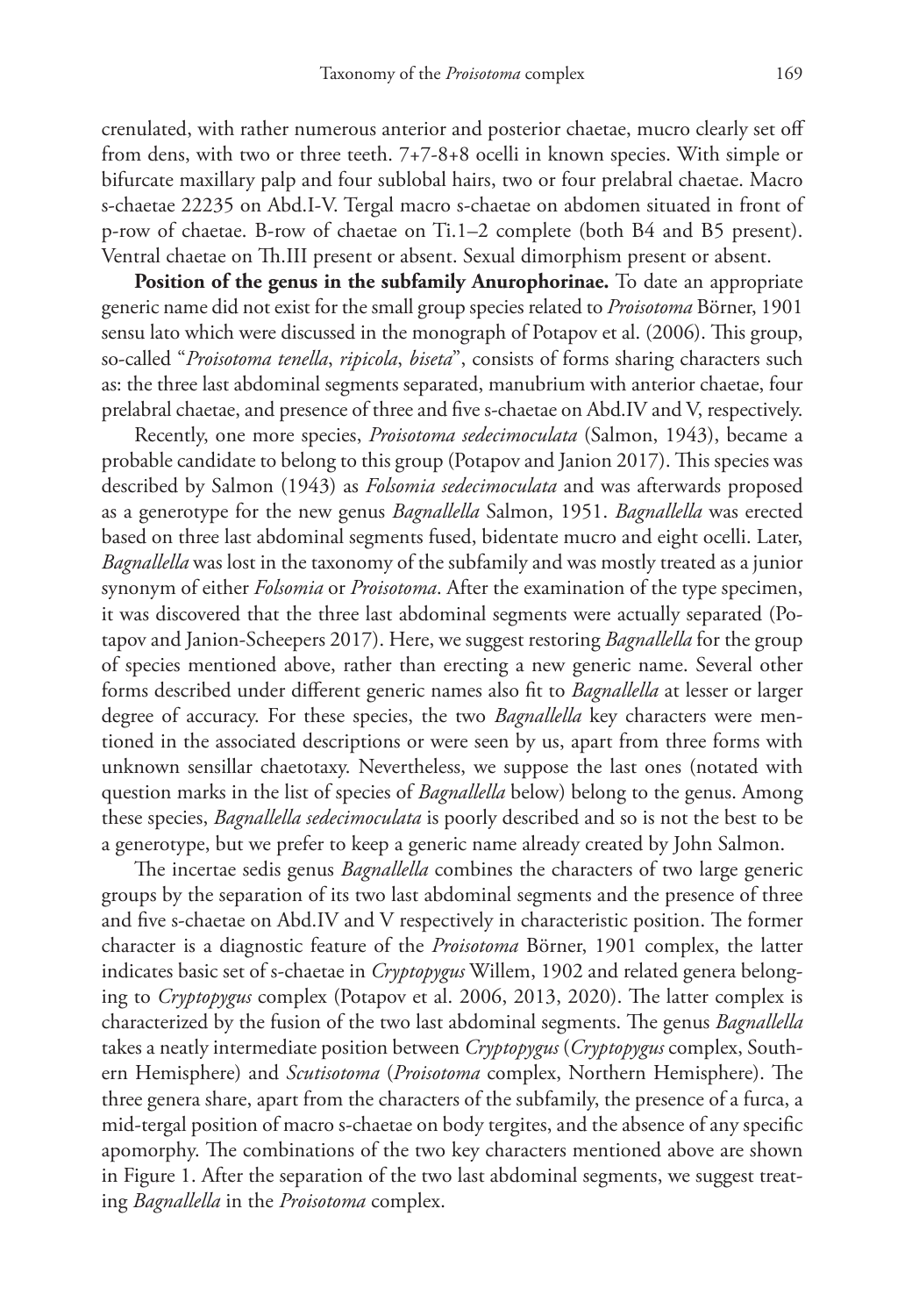**Distribution and ecology of** *Bagnallella***.** The genus is distributed worldwide. More local species (*B. davidi*, *B. douglasi*, *B. mishai*, *B. biseta*, *B. koepckei*) are distributed in the Southern Hemisphere that indicates further relation to the "austral" genus *Cryptopygus*. Due to apparent ruderal *B. tenella* and pioneer *B. ripicola*, the genus also occurs in the Northern Hemisphere. The ecology of the former species is especially remarkable, as *B. tenella* is often recorded in mass abundances (Agrell 1939; Arle 1970; Neves and Mendonça 2016). We speculate that *B. davidi* has an unusual biology and ecology due to its morphological modifications (described below).

### World list of the genus *Bagnallella*

*Bagnallella biseta* (Rapoport, 1963), comb. nov. *Bagnallella davidi* (Barra, 2001), comb. nov. *Bagnallella dubia* (Deharveng, 1981), comb. nov. *Bagnallella douglasi* (Mendonça, Queiroz & Silveira, 2015), comb. nov. *? Bagnallella koepckei* (Winter, 1967), comb. nov. *Bagnallella mishai* (Mendonça et Silveira, 2019), comb. nov. *? Bagnallella nigromaculosa* (Folsom, 1932), comb. nov. *? Bagnallella paronai* (Börner, 1907), comb. nov. *Bagnallella ripicola* (Linnaniemi, 1912), comb. nov. *Bagnallella sedecimoculata* (Salmon, 1943), comb. nov. *Bagnallella tenella* (Reuter, 1895), comb. nov.

# Key to known species of *Bagnallella\**

| 1                        |                                                                                |
|--------------------------|--------------------------------------------------------------------------------|
|                          |                                                                                |
| 2                        |                                                                                |
|                          |                                                                                |
|                          |                                                                                |
|                          |                                                                                |
| 3                        |                                                                                |
| $\overline{\phantom{0}}$ |                                                                                |
| 4                        | Dens with more than 20 anterior and 15 posterior chaetae. 4 prelabral chae-    |
|                          |                                                                                |
|                          | Dens with fewer than 17 anterior and 8 posterior chaetae (Figs 2, 3). 2 prela- |
|                          |                                                                                |
| 5                        | Ventrum of Th.III with chaetae B. dubia (Deharveng), sub-Antarctic             |
|                          |                                                                                |
|                          |                                                                                |

Some known species of the Proisotoma complex with insufficient description may belong to the genus *Bagnallella.*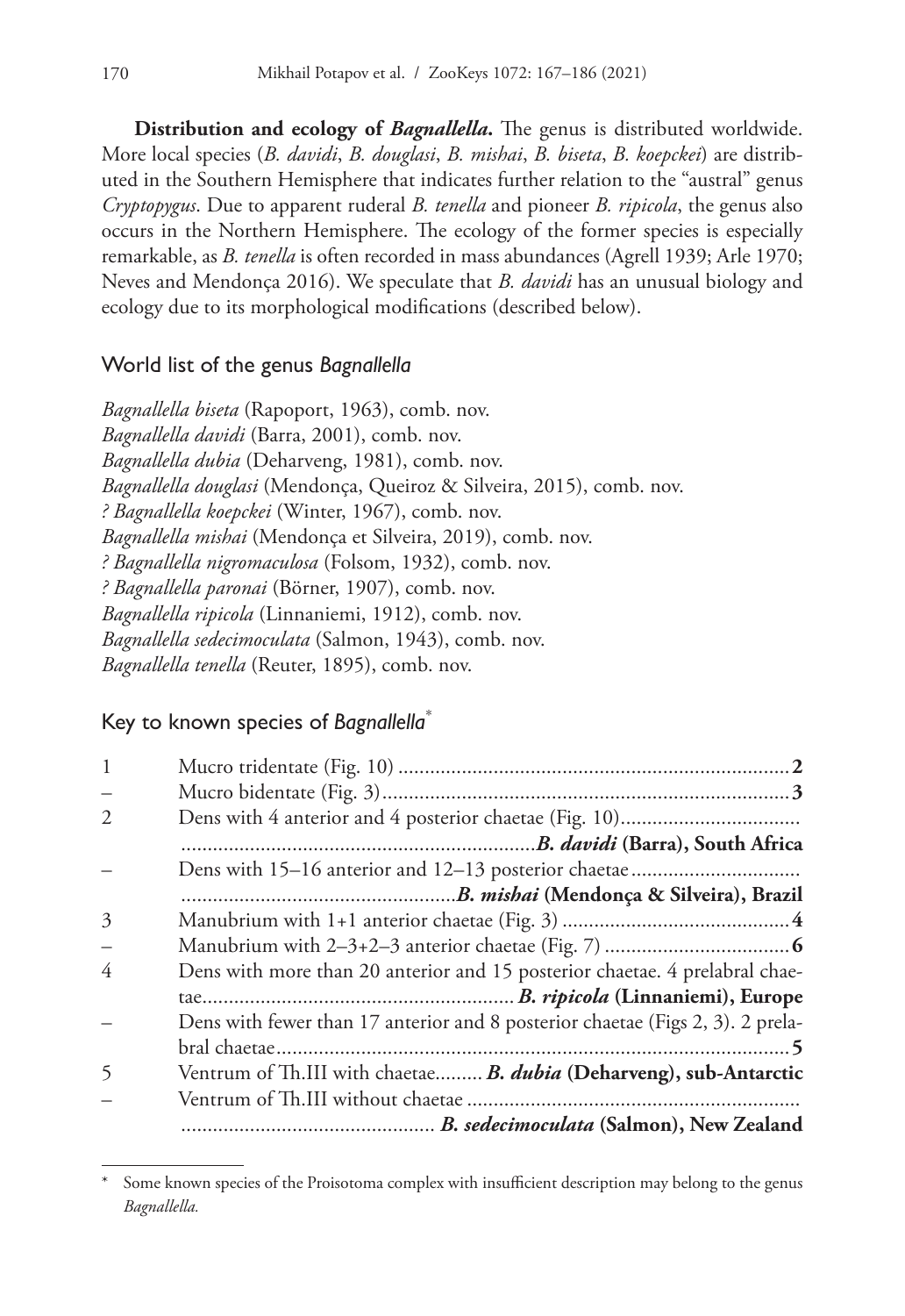| -6 |                                                                         |
|----|-------------------------------------------------------------------------|
|    |                                                                         |
|    |                                                                         |
|    |                                                                         |
|    | B. biseta (Rapoport), Argentina, B. koepckei (Winter), Peru**           |
|    |                                                                         |
|    | B. tenella (Reuter), cosmopolitan, B. nigromaculosa (Folsom), Hawaii Is |

**Descriptions and remarks to species of the genus.** Below we give the diagnosis, description, remarks, and distribution, with, if possible, ecological remarks of all species of *Bagnallella*. Some sections may be omitted if the associated species have good morphological descriptions in the literature.

#### *Bagnallella biseta* **(Rapoport, 1963), comb. nov.**

*Proisotoma biseta* Rapoport, 1963

**Material examined.** Adult male from Argentina under label "Tucuman, 19/4/59, entre maderas ...", deposited in the Museum national d'Histoire naturelle (MNHN), Paris, France. This individual was obviously among the material the original description was based on by E.H. Rapoport.

**Diagnosis.** Maxillary palp bifurcate, four prelabral chaetae. Dens with ~50 anterior chaetae. Mucro bidentate. Anterior side of manubrium with 3+3 chaetae. 33/22235 s and 11/111 ms on body. Ventral chaetae absent on Th.III.

**Description.** Maxillary outer lobe with four sublobal hairs, maxillary palp bifurcate. Labral formula as 4/5,5,4. Guard chaeta e7 present on labium. Ant. III without bms and with five distal s (including one lateral), without additional s-chaetae. Th. I, II, and III without ventral chaetae. S-formula as 33/22235 (s), 11/111 (ms). Tibiotarsal tenent chaetae  $(1,1,1)$  clearly clavate. Tibiotarsi  $1-2$  with more than 24 chaetae. Ventral tube with 6+5 chaetae (in the adult male studied). Retinaculum with 4+4 teeth and two chaetae. Dens long and slender, with numerous crenulations, many  $(-50)$ anterior and 17 (in the adult male studied) posterior chaetae. Anterior side of manubrium with 3+3 chaetae. Mucro bidentate.

**Discussion.** Our redescription is based on one individual of E. Rapoport, and more material is needed to complete the understanding of *B. biseta*. The species obviously belongs to the genus *Bagnallella* by separation of two last abdominal segments and s-chaetotaxy of Abd.IV and V. After chaetotaxy of tibiotarsi, ventral tube, and dens, *B. biseta* appears to be a more polychaetotic species than its congeners. The close relation of *B. biseta* and *B. tenella* (sharing 3+3 manubrial chaetae) is doubtful due to

<sup>\*\*</sup> At present *Bagnallella biseta* cannot be reliably discriminated from *Proisotoma koepckei* based on the existing descriptions. A similar problem exists with *B. tenella* and *P. nigromaculosa*.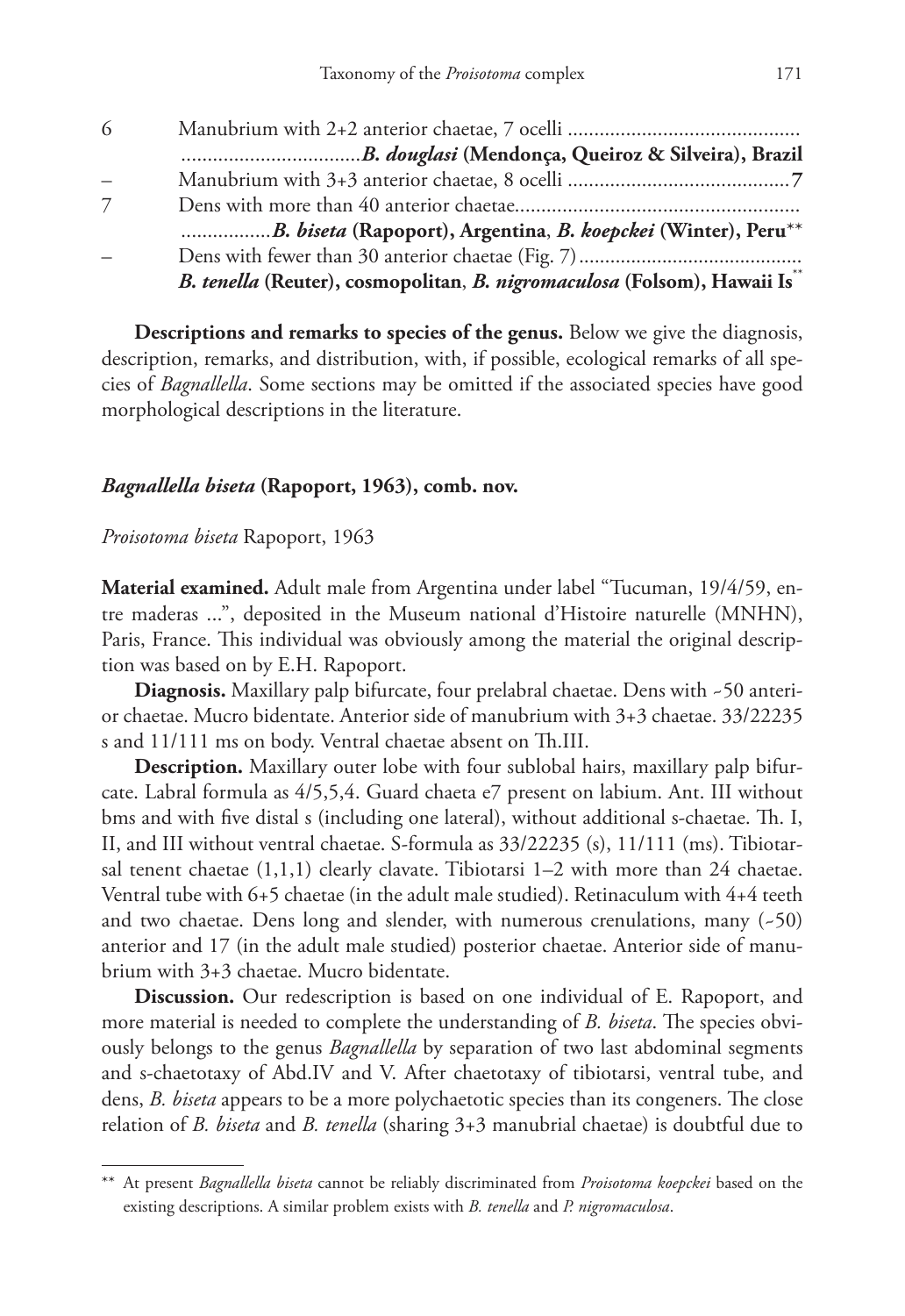difference in maxillary palp (bifurcate vs simple). The independence of *B. koepckei* and *B. paronai* from *B. biseta* call for further verification. *Bagnallella paronai* is not included in the key due to the incomplete diagnosis.

**Distribution.** Argentina and Chile (see Mari Mutt and Bellinger 1990 for details).

#### *Bagnallella dubia* **(Deharveng, 1981), comb. nov.**

Figures 3, 4

*Cryptopygus dubius* Deharveng, 1981

**Material examined.** New Zealand, South Island, Central Otago, Pisa Range and Old Man's Range, high alpine zone, different sites, 17.02.2014, M. Minor leg.

**Diagnosis.** Maxillary palp bifurcate, two prelabral chaetae. Dens with 12–16 anterior chaetae. Mucro bidentate. Anterior side of manubrium with 1+1 chaetae. 33/22235 s and 10/100 ms on body. 2+2 ventral chaetae on Th.III.

**Description.** Colour grey. Cuticle, ocelli, outer mouth parts, and antennae as in *B. sedecimoculata*. PAO as long as 0.8–0.9 Ant. I and as 1.4–1.5 as long as Claw III. Ventral side of head with 4+4 postlabial chaetae. Th.III with 2+2 ventral axial chaetae.

Macrochaetae weakly differentiated, medial ones on Abd.V about as long as 0.4–0.5 of tergal midline. S-chaetae weakly differentiated. S-formula as 43/22235 (s), 10/100 (*ms*) (Fig. 4). S-chaetae on Abd.I–III in mid-tergal position. Tibiotarsi 1–2



**Figures 1–4.** S-patterns of Abd. IV–VI in the genera *Cryptopygus Bagnallella* and *Scutisotoma* (**1**) *B. sedecimoculata* (**2**) and *B. dubia* (**3, 4**) **2, 3** furca, anterior view **4** macrochaetae and s and ms-chaetae on body. s = s-chaetae, ms = ms-chaetae.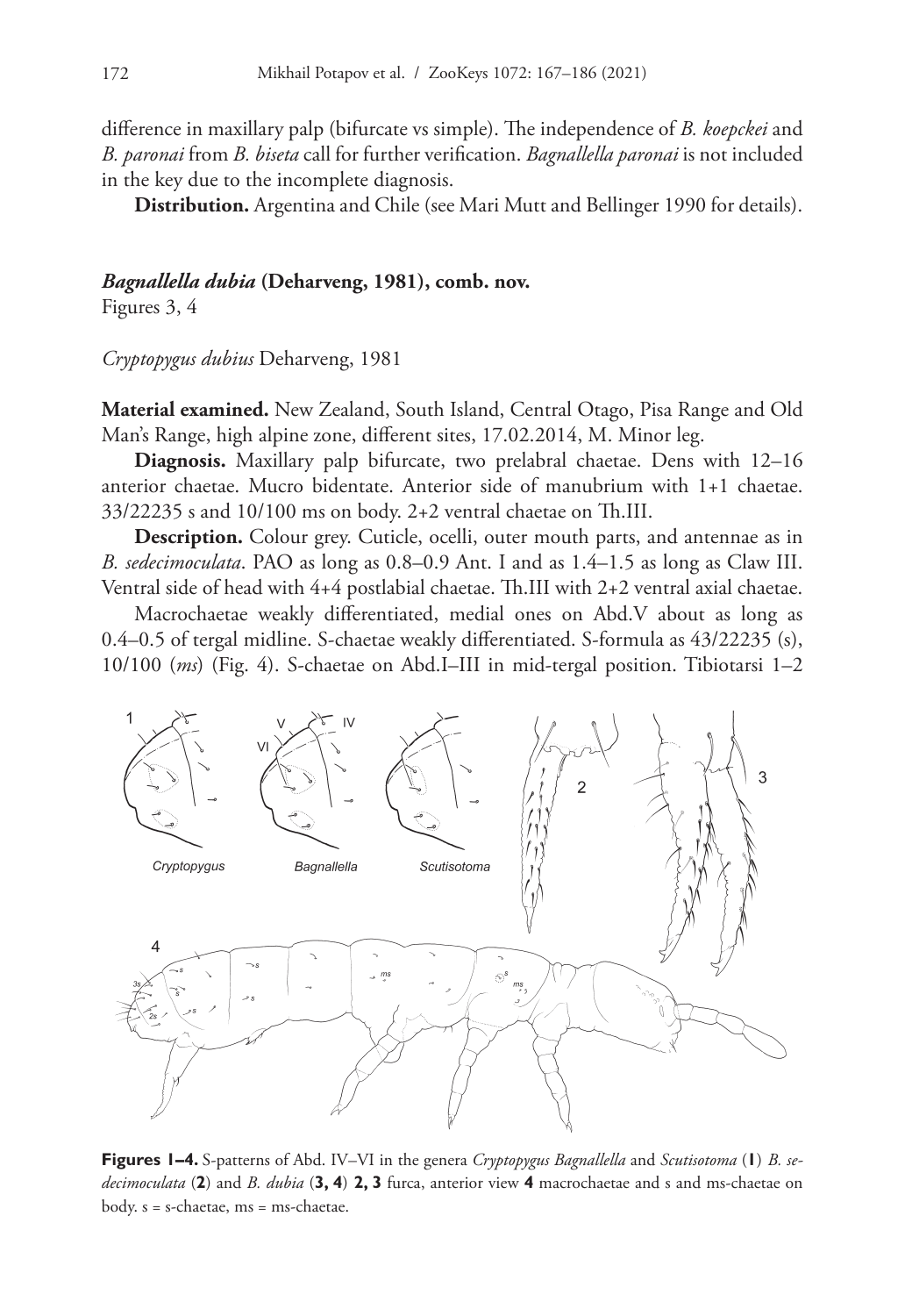with 21 chaetae, Tibiotarsi 3 with few additional chaetae. Tibiotarsal tenent chaetae not developed. Ventral tube with 4+4 laterodistal and usually with five posterior chaetae. Retinaculum with 4+4 teeth and two chaetae. Anterior furcal subcoxae with 13–15 chaetae, posterior ones with 7–9. Anterior side of manubrium with 1+1 distal chaetae. Dens with 12–16 anterior chaetae, posterior side of dens with crenulation and seven chaetae (Fig. 3). Mucro bidentate. Ratio of manubrium : dens : mucro = 6.0–6.7 : 5.0–6.0 : 1. Males present, with two thin spurs on Tibiotarsi I.

**Discussion.** This species was named after its dubious position in generic system of *Proisotoma*/*Cryptopygus* (Deharveng 1981). It resembles *B. sedecimoculata* (see the Discussion below) and apparently belongs to the genus *Bagnallella* by separation of two last abdominal segments and s-chaetotaxy of Abd.IV and V. Our specimens from New Zealand match the first description.

**Distribution.** *Bagnallella dubia* was described from Marion Island and recorded in Macquarie Island (Greenslade and Wise 1986) and alpine sites of New Zealand (Babenko and Minor 2015). The species is possibly widely distributed in cold sites of high altitudes of the Southern Hemisphere. Its occurrence in Australia (Greenslade 2006) needs to be verified.

#### *Bagnallella douglasi* **(Mendonca, Queiroz & Silveira, 2015), comb. nov.**

*Proisotoma douglasi* Mendonca, Queiroz & Silveira, 2015.

**Discussion.** The species can be attributed to *Bagnallella* by the two key characters of the genus. It is characterized by 33/22235 s, 11/111 ms, bifurcate maxillary palp, long polychaetotic dens (34-35/14), and bidentate mucro. The presence of seven ocelli and 2+2 chaetae on anterior side of manubrium are two unique characters among members of the genus.

**Distribution.** This species is currently only known from SE Brazil.

#### *Bagnallella mishai* **(Mendonca & Silveira, 2019), comb. nov.**

*Scutisotoma misha* Mendonca & Silveira, 2019

**Discussion.** It is an easily recognizable species by  $43/22235$  s,  $11/111$  ms, simple maxillary palp, dens (15-16/12-13), and tridentate mucro.

**Distribution.** One locality in southeastern Brazil.

#### *Bagnallella ripicola* **(Linnaniemi, 1912), comb. nov.**

*Proisotoma ripicola* Linnaniemi, 1912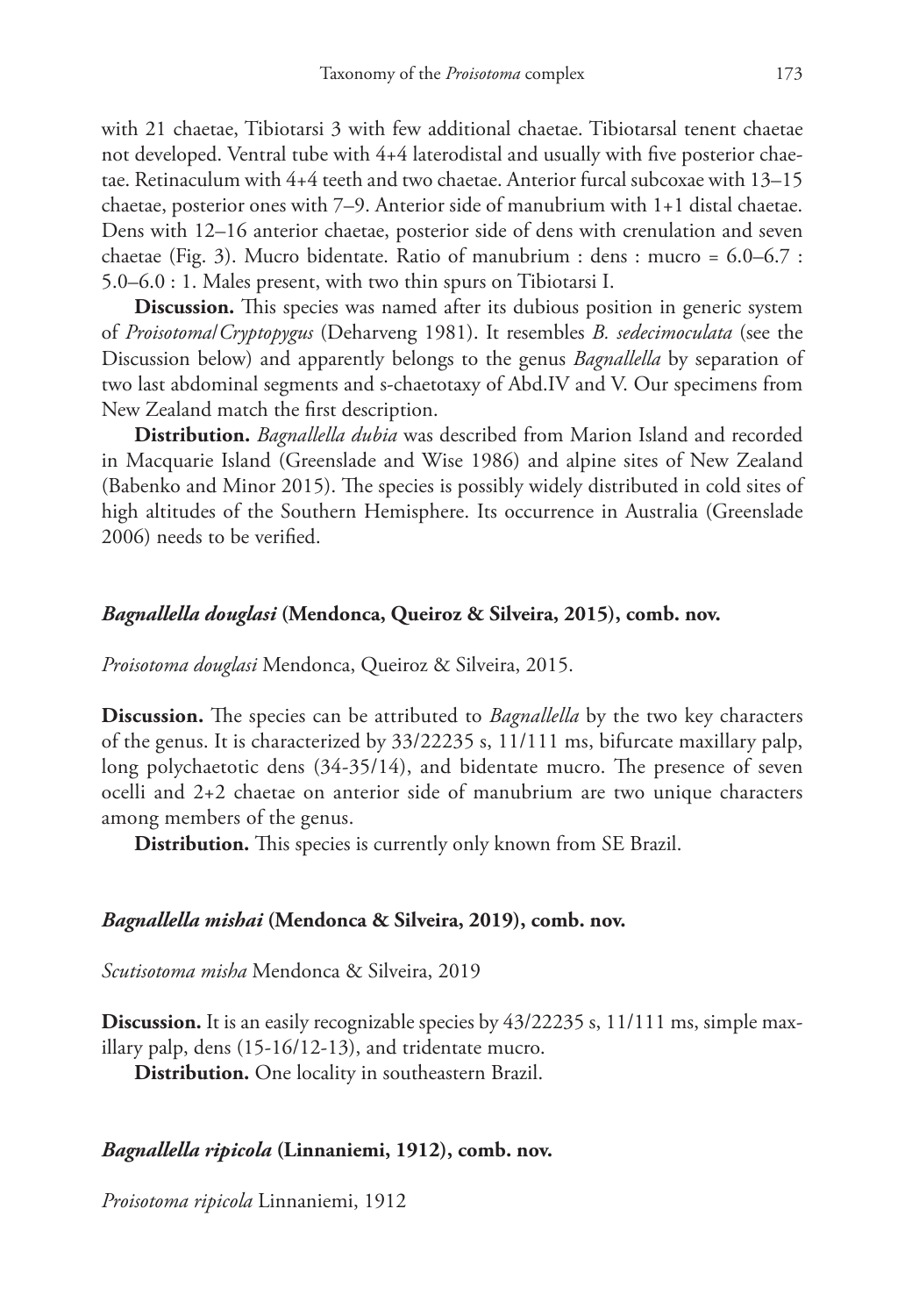**Diagnosis.** Maxillary palp bifurcate, four prelabral chaetae. Ant. I with many additional chaetae. Dens long and slender, with 20–30 anterior chaetae or more. Mucro bidentate. Anterior side of manubrium with 1+1 chaetae. 33/22235 s and 11/111 ms on body. Lateral s-chaetae on Abd.IV shifted to ventral side. Without ventral chaetae on Th.III.

**Discussion.** The full redescription is given by Fjellberg (2007).

**Distribution and ecology.** Europe. It prefers sandy places along the edge of water.

#### *Bagnallella sedecimoculata* **(Salmon, 1943)**

Figure 2

*Folsomia sedecimoculata* Salmon, 1943 *Holotoma sedecimoculata* (Salmon, 1943) *Proisotoma sedecimoculata* (Salmon, 1943)

**Material examined.** South Africa, Western Cape, Stellenbosch, Jonkershoek Nature Reserve, canyon to waterfall, SAF-086, 34.005570°S, 18.992067°E, 15/03/2008, forest litter, Berlese, L.D. and A.B. leg.; Somerset, Helderberg, SAF-107, SAF-109, SAF-116, 34.040883°S, 18.873649°E, alt. 600 m, 04/03/2009, native forest litter, L.D. and A.B. leg.; Cape Town, Wynberg, Table Mountain, second collapse, SAF-141, 33.987637°S, 18.405750°N, alt. 725 m, 10/03/2009, native forest litter, L.D. and A.B. leg.; Constantia, Silvermine, in a small forest patch above Tokai, SAF-235, 34.038273°S, 18.395478°E, alt. 390 m, 06/11/2010, dead wood, D. Porco leg.; Kalk Bay, Echo Valley, Spes Bona forest, SAF-555, 01/03/2019, Afromontane forest, moss on rock, L.D. and A.B. leg.

New Zealand. NZL-049, Rotoiti: Lakes Rototongata and Rotoatua, 08/01/1996, primary forest, litter, L.D. and A.B. leg.

Australia. Victoria, July 2010, University Ballarat, St. Helens, 37.629979°S, 143.890801°E, *Eucalyptus* plantation, moss, P. Greenslade. leg.

Macquarie Island, Bauer Bay, 54.5549°S, 158.8760°E, April 2016, Turf sample, Berlese extraction, L. Phillips leg.

**Diagnosis.** Maxillary palp bifurcate, two prelabral chaetae. Dens slender, with 16–20 anterior chaetae. Mucro bidentate. Anterior side of manubrium with 1+1 chaetae. 33/22235 s and 10/100 ms on body. Without ventral chaetae on Th.III.

**Description.** Colour grey. Cuticle outwardly smooth. 8+8 ocelli, G and H smaller. PAO about as long as 0.8 Ant. I and as 1.1–1.3 Claw III. Maxillary outer lobe with four sublobal hairs and bifurcate maxillary palp. Labral formula as 2/554. Labium full set of guards (e7 present), three proximal and four basomedian chaetae. Ventral side of head with 4–5+4–5 postlabial chaetae. 11 chaetae on Ant.I, with three basal micro s-chaetae (*bms*), of which one *bms* large, and two ventral s-chaetae (s), Ant.II with three *bms* and one laterodistal s, Ant.III with one *bms* and six distal *s* (including two lateral). Thorax without ventral axial chaetae.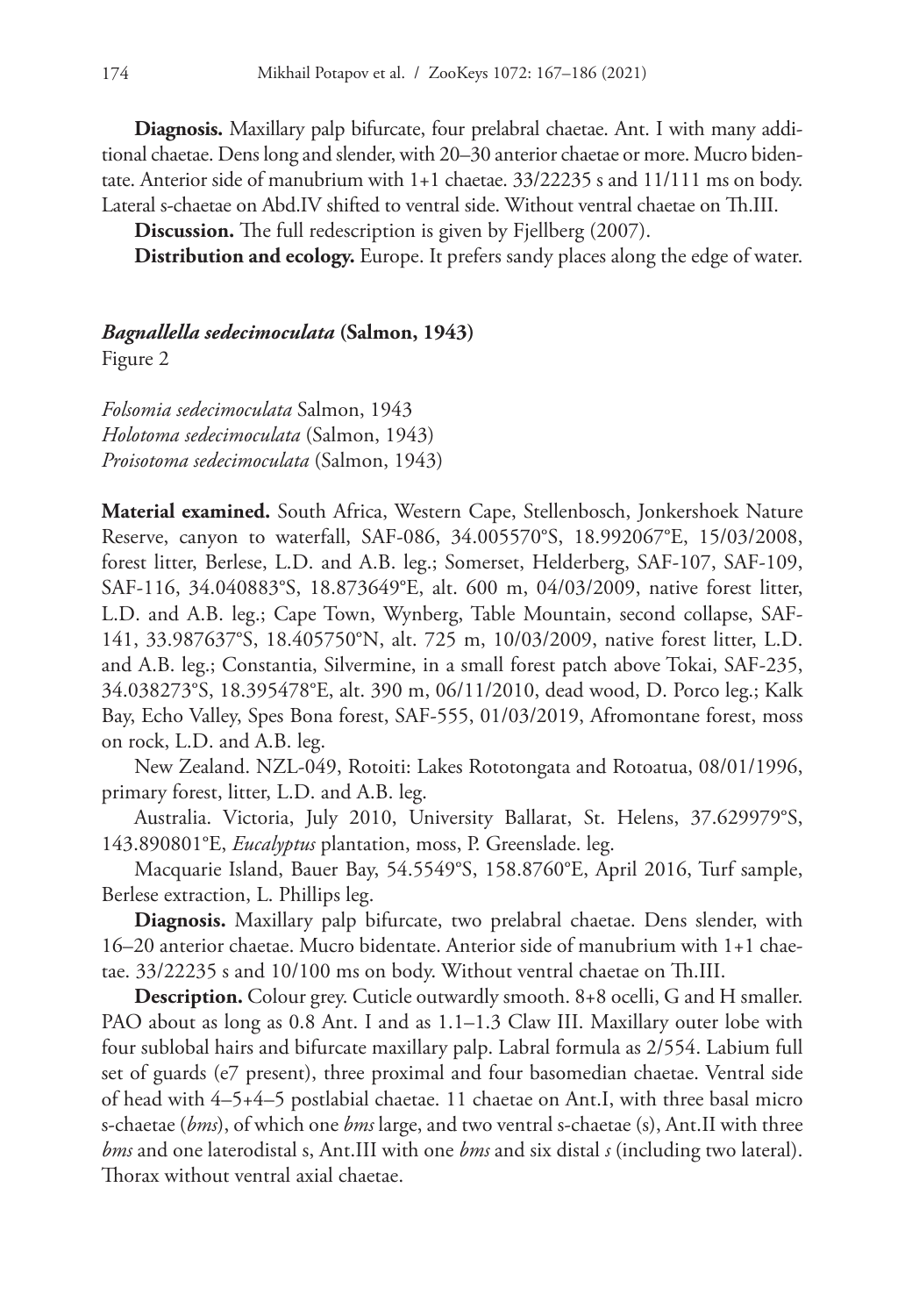Macrochaetae weakly differentiated, medial ones on Abd.V as long as 0.4–0.5 of tergal midline. S-chaetae weakly differentiated. S-formula as 43/22235 (s), 10/100 (*ms*). S-chaetae on Abd.I–III in mid-tergal position. General pattern of chaetotaxy as in *B. dubia* (Fig.4). Ti.1–2 with 21 chaetae, Ti.3 with few additional chaetae. Tibiotarsal tenent chaetae not developed. Ventral tube with 4+4 laterodistal and usually with six posterior chaetae (four in a transversal row). Retinaculum with 4+4 teeth and two chaetae. Anterior furcal subcoxae with 11–15, posterior ones with 7–9 chaetae. Anterior side of manubrium with 1+1 distal chaetae (Fig. 2). Dens with 17–19(16–20) anterior chaetae, posterior side of dens with crenulation and seven chaetae (Fig. 2). Mucro bidentate. Ratio of manubrium : dens : mucro = 5.3–6.3 : 5.9–6.7 : 1.

**Discussion.** *Bagnallella sedecimoculata* was described from New Zealand and was designated as type species for the genus *Bagnallella* (see the discussion to the genus above). The type specimen from New Zealand was studied (Potapov and Janion 2017), although only one generic character (separation of two abdominal segments) was proven. The redescription given above is based mostly on the South African material which looks conspecific to one individual in hand from New Zealand (L.D. and A.B. leg.). *Bagnallella sedecimoculata* resembles *B. dubia* and differs by ventral chaetae on Th.III (absent vs present) and a few more anterior chaetae on dens (16–20 vs 12–16). The latter character is not stable enough to separate the two species.

**Distribution.** Probably widely distributed. So far with scattered records in the South Hemisphere (New Zealand, Australia, South Africa, Macquarie Island).

#### *Bagnallella tenella* **(Reuter, 1895), comb. nov.**

Figures 5–8

*Isotoma tenella* Reuter, 1895 *Proisotoma tenella* (Reuter, 1895) *Proisotoma simplex* Folsom, 1937 *Proisotoma alba* Yosii, 1939

**Material examined.** South Africa, Western Cape, Haarwegskloof, Swellendam, 34.3425°S, 20.3167°E, 18.vii.2017, litter trap (R17) with *Dicerothamnus rhinocerotis* litter, O. Cowan leg.; Haarwegskloof, Swellendam, 34.3444°S, 20.3225°E, 18.vii.2017, litter trap (A17) with *Medicago sativa* litter, O. Cowan leg.; Eastern Cape, Baviaanskloof, 33.7311°S, 23.9655°E, 24.iv.2013, BAV\_F\_49, A. Liu leg.; Free State Province, Bankfontein Farm, 30.0567°S, 24.8942°E, 24.iv.2019, Berlese-Tullgren, tree leaf litter, H. Badenhorst leg.

Cuba, Cienfuegos Province, 1984, J. Banasco-Almenteros leg.

Indonesia, Lombok Island, vic. Toko Nusa Sari, marine beech, 8.7411° S, 116.0011° E, 4.IV.2017, V. Makarov leg.

Brazil, Espirito Santo, Domingos Martins, Arace, 4.VII.2000, M. Culik leg.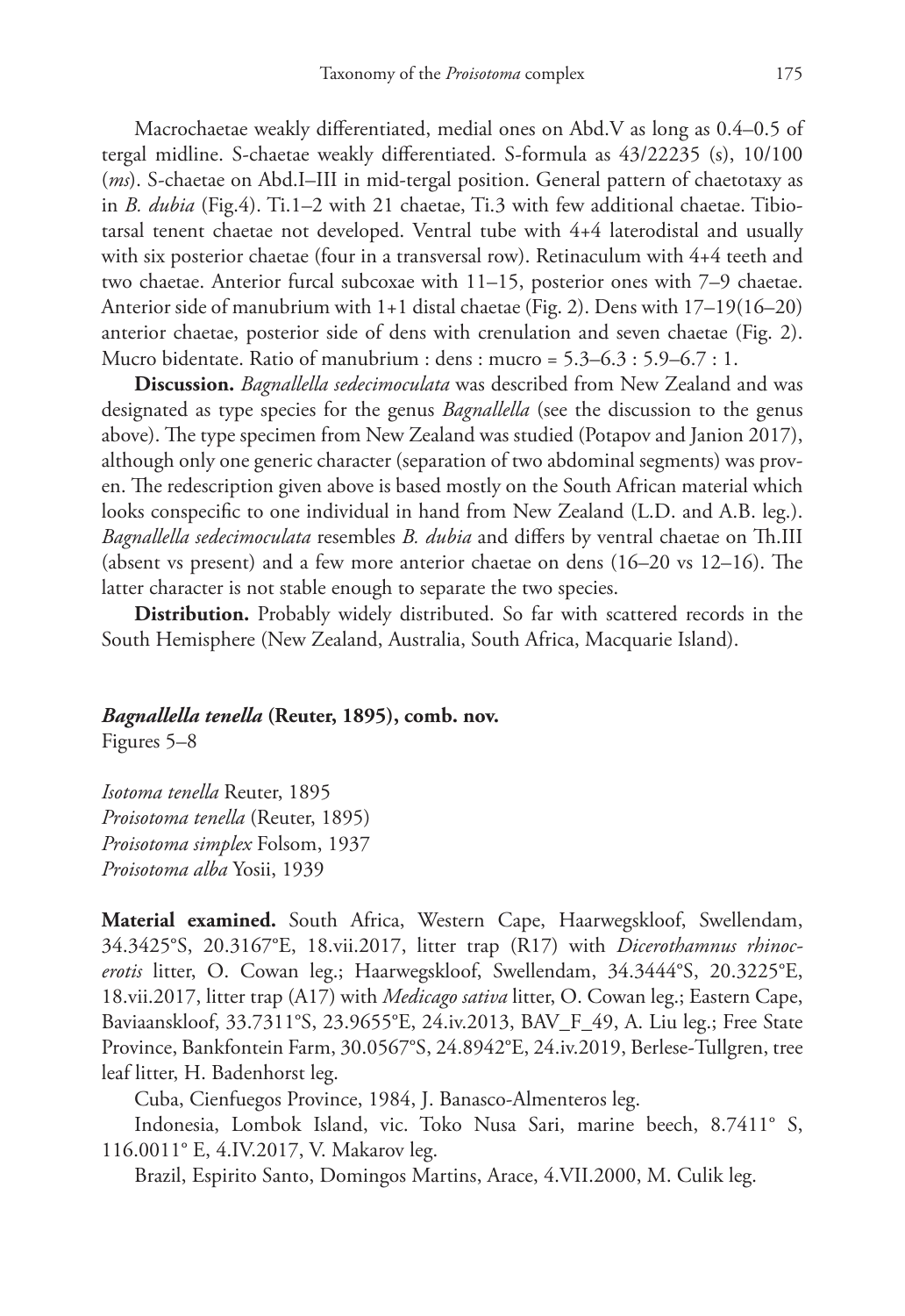

**Figures 5–8.** *Bagnallella tenella* **5** chaetotaxy of posterior part of Abd. IV, Abd.V and VI **6** ocelli, PAO, and Ant. I **7** furca, lateral view **8** macrochaetae and s and ms-chaetae on body. s = s-chaetae, ms = ms-chaetae.

**Diagnosis.** Maxillary palp simple. Four prelabral chaetae. Dens slender, with ca 20–30 anterior chaetae. Mucro bidentate. Anterior side of manubrium with 3+3 chaetae. 33/22235 s and 11/111 ms on body. No ventral chaetae on Th.III.

**Description.** Colour grey of different intensity. Cuticle outwardly smooth. 8+8 ocelli, G and H smaller. PAO (Fig. 6) about half as long as width of Ant.I and 0.8–0.9 as long as Claw 3. Maxillary outer lobe with four sublobal hairs and simple maxillary palp. Labral formula as 4/554. Labium without guards e7, with three proximal and four basomedian chaetae. Ventral side of head with 4-5+4-5 postlabial chaetae. With several additional chaetae on Ant.I. Ant.I with three basal micro s-chaetae (*bms*), one dorsal large, Ant.II with three *bms*, Ant. III without *bms.* Thorax without ventral axial chaetae. Macrochaetae rather long, differentiated (11/3334), medial ones on Abd.V about as long as tergal midline. S-chaetae on tergites slightly shorter than ordinary chaetae. S-formula as 33/22235 (s), 11/111 (*ms*) (Figs 5, 8). S-chaetae subequal, on Abd.I–III in mid-tergal position. Micro s-chaetae on Abd.I–II in front of lateral s-chaetae, on Abd.III between medial and lateral s-chaetae (Fig. 8). Tibiotarsal tenent chaetae (1,1,1) often present, weakly clavate (see Discussion). Retinaculum with 4+4 teeth and 1–2 chaetae. Furca long. Anterior side of manubrium with 3+3 chaetae arranged in two lines (Fig. 7). Dens with more than 20 anterior chaetae, posterior side of dens with crenulation and 7–10 chaetae (Fig. 7). Mucro bidentate. Ratio of manubrium : dens : mucro = 7–8 : 9 : 1.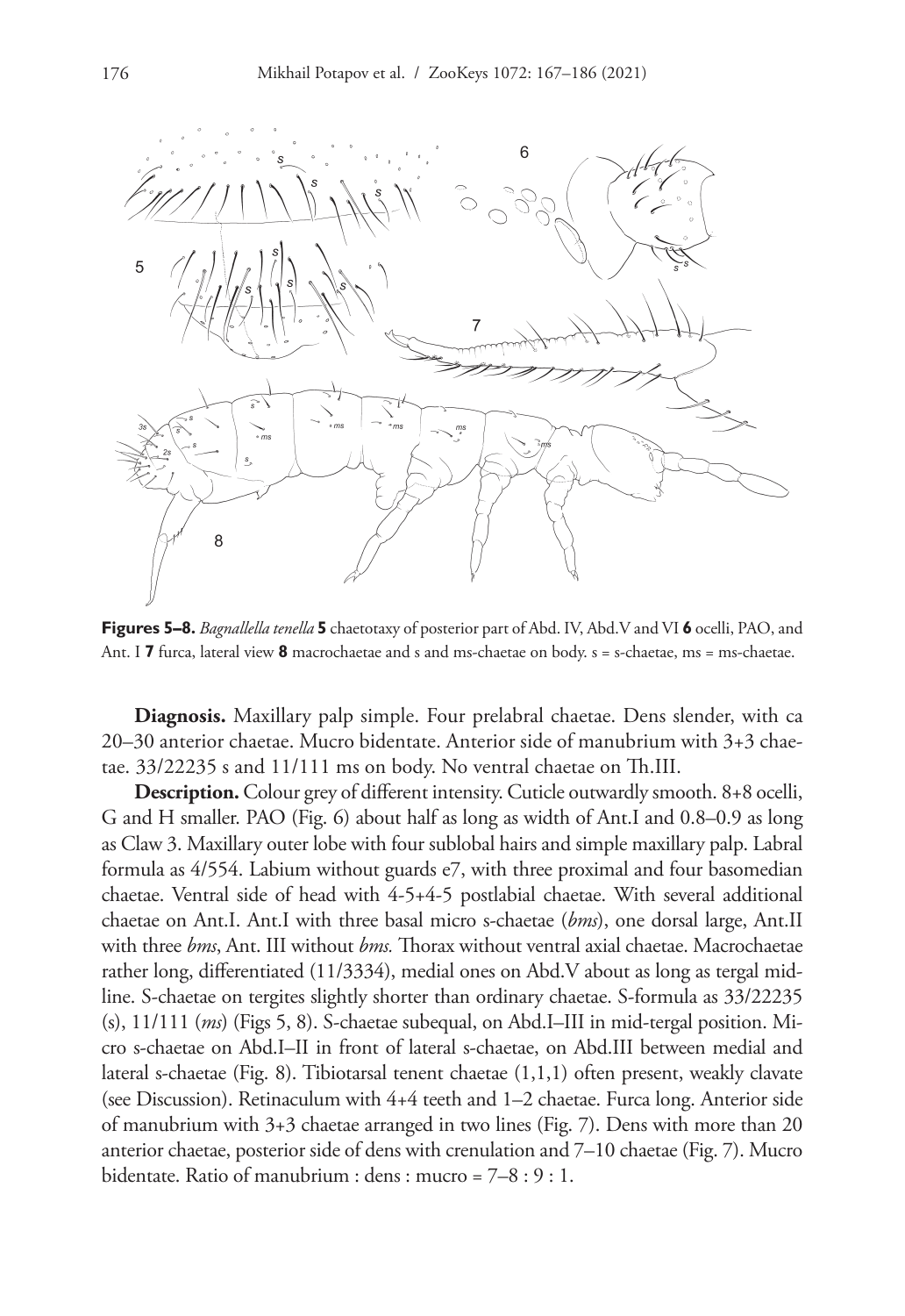**Discussion.** The species belongs to the genus *Bagnallella* by having two last abdominal segments separated and three and five s-chaetae on Abd. IV and V. It shares 3+3 anterior chaetae on manubrium with *B. biseta*, *B. koepckei*, and *B. paronai* from South America from which it differs by fewer chaetae on dens.

Number of posterior chaetae on dens, clavate tibiotarsal chaetae, and chaetae on retinaculum vary. We treat all this variation within one species, but further study is needed. The independence of *Proisotoma nigromaculosa* (Hawaiian Islands) is doubtful.

Although we have no material from Europe, Stach's (1947) concept of *P. tenella* based on the specimens from Poland is accepted by us (for details see Potapov 2001; Fjellberg 2007). Our tropical material fits Stach's (1947) descriptions.

**Distribution and ecology.** Widely distributed cosmopolitan species. Common in tropics. In higher latitudes only in protected soils.

#### Description of *Bagnallella davidi* and its forms in South Africa

#### *Bagnallella davidi* **(Barra, 2001), comb. nov.**

Figures 9–24

#### *Proisotoma davidi* Barra, 2001

**Material examined. Typical form:** South Africa, Free State Province, Bankfontein Farm, 30.0567°S, 24.8942°E, 24.iv.2019, Berlese-Tullgren: tree leaf litter, H. Badenhorst leg.; South Africa, Western Cape, Haarwegskloof, Swellendam, 34.3422°S, 20.3169°E, 18.vii.2017, litter trap (G18) with *Pentameris eriostoma* litter, O. Cowan leg., South Africa, SAF 583 (11.m CJ SWB); Prince Albert: Swartberg North: road to Swartberg Pass, 11/03/2019, meadow, moss, C.J. leg.

**Short-haired form:** South Africa, Western Cape, Haarwegskloof, Swellendam, 34.3534°S, 20.3042°E, 18.vii.2017, litter trap (A4) with *Medicago sativa* litter, O. Cowan leg.; Cederberg Wilderness area, Litter trap CED588; South Arica, Western Cape, Cederberg Wilderness area, Litter trap CED394; Jonkershoek Nature Reserve, 33.9891°S, 18.9575°E, 05.ix.2011, Litter trap (J4, 124); Jonkershoek Nature Reserve, 33.9891°S, 18.9575°E, 30.vii.2009, Litter trap, C.J. leg.; J2, 32.1; Landdroskop, Jan. 2012, H. Basson leg.; Prince Albert, Swartberg North, Swartberg crest, 12/03/2019, SAF-612, SAF-618, meadow, litter and soil, L.D., C.J. and A.B. leg.

**Intermediate form:** South Africa, Western Cape, Haarwegskloof, Swellendam, 34.3345°S, 20.3187°E, 18.vii.2017, litter trap (R24) with *Dicerothamnus rhinocerotis* litter, O. Cowan leg.; Prince Albert, Swartberg North, Swartberg crest, SAF-612, 12/03/2019, meadow, litter, L.D., C.J. and A.B. leg.; Prince Albert, Swartberg North, Swartberg crest, SAF-618, 12/03/2019, meadow, soil, L.D., C.J. and A.B. leg.; Prince Albert, Swartberg North, road to Swartberg Pass, SAF-601, 12/03/2019, meadow, litter and soil, L.D., C.J. and A.B. leg.; Prince Albert, Swartberg North, Swartberg crest, SAF-614, 12/03/2019, moss on rock, Berlese, L.D., C.J. and A.B. leg.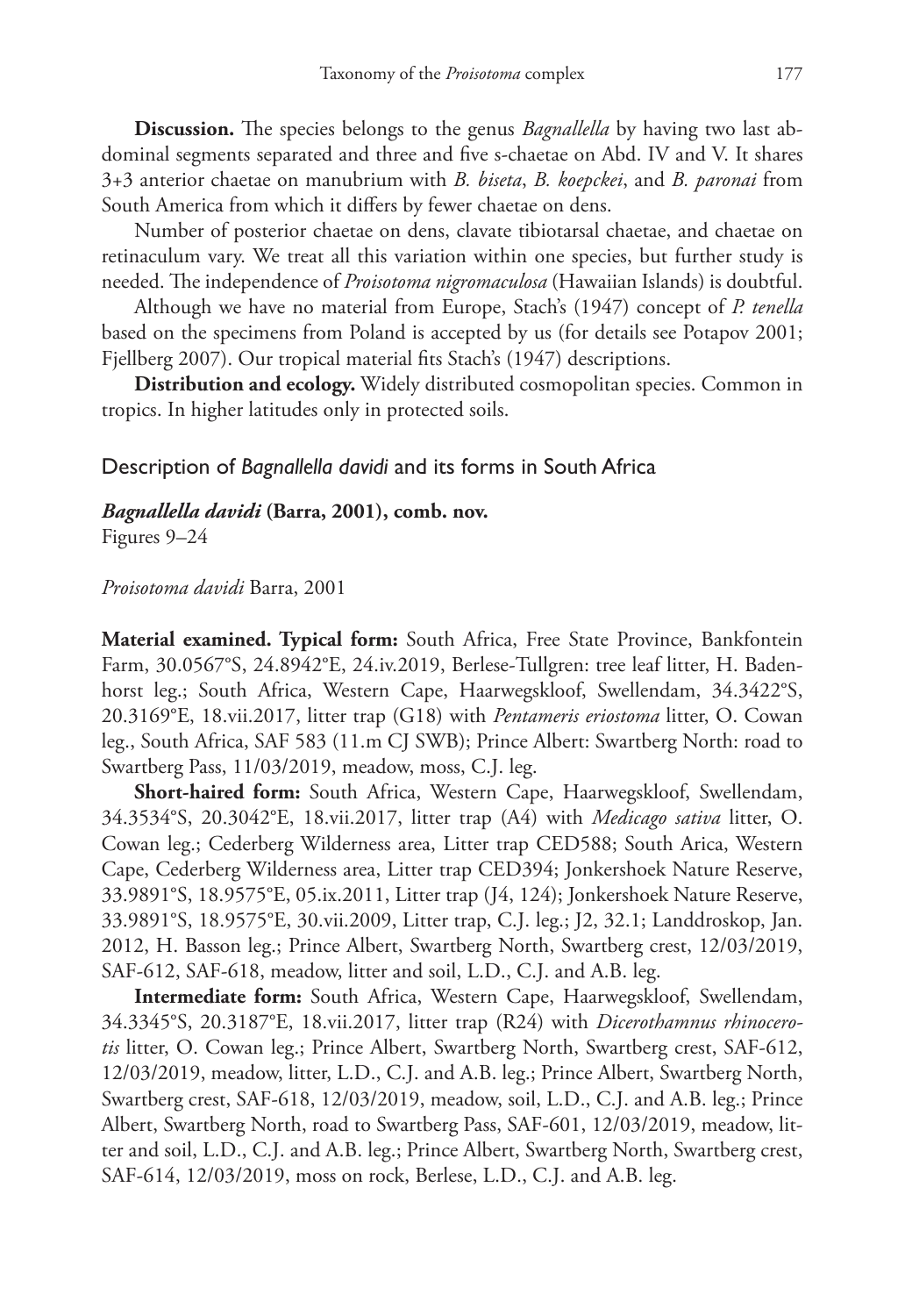

**Figures 9-14.** *Bagnallella davidi*, normal long-haired (**9–11**) and short-haired form (**12–14**) **9, 12** macrochaetae and s and ms-chaetae on body **10, 13** posterior part of abdomen **11, 14** Abd.I. s = s-chaetae, ms = ms-chaetae.

**"Clasping supermales":** SAF-601, South Africa: Western Cape: Prince Albert: Swartberg North: road to Swartberg Pass, 12/03/2019, meadow, litter and soil, L.D., C.J. and A.B. leg.

**"Spiny supermales":** SAF-554; South Africa: Western Cape: Kalk Bay: Echo Valley: Spes Bona forest, 01/03/2019, Afromontane forest, moss and lichen on rock, L.D. and A.B. leg.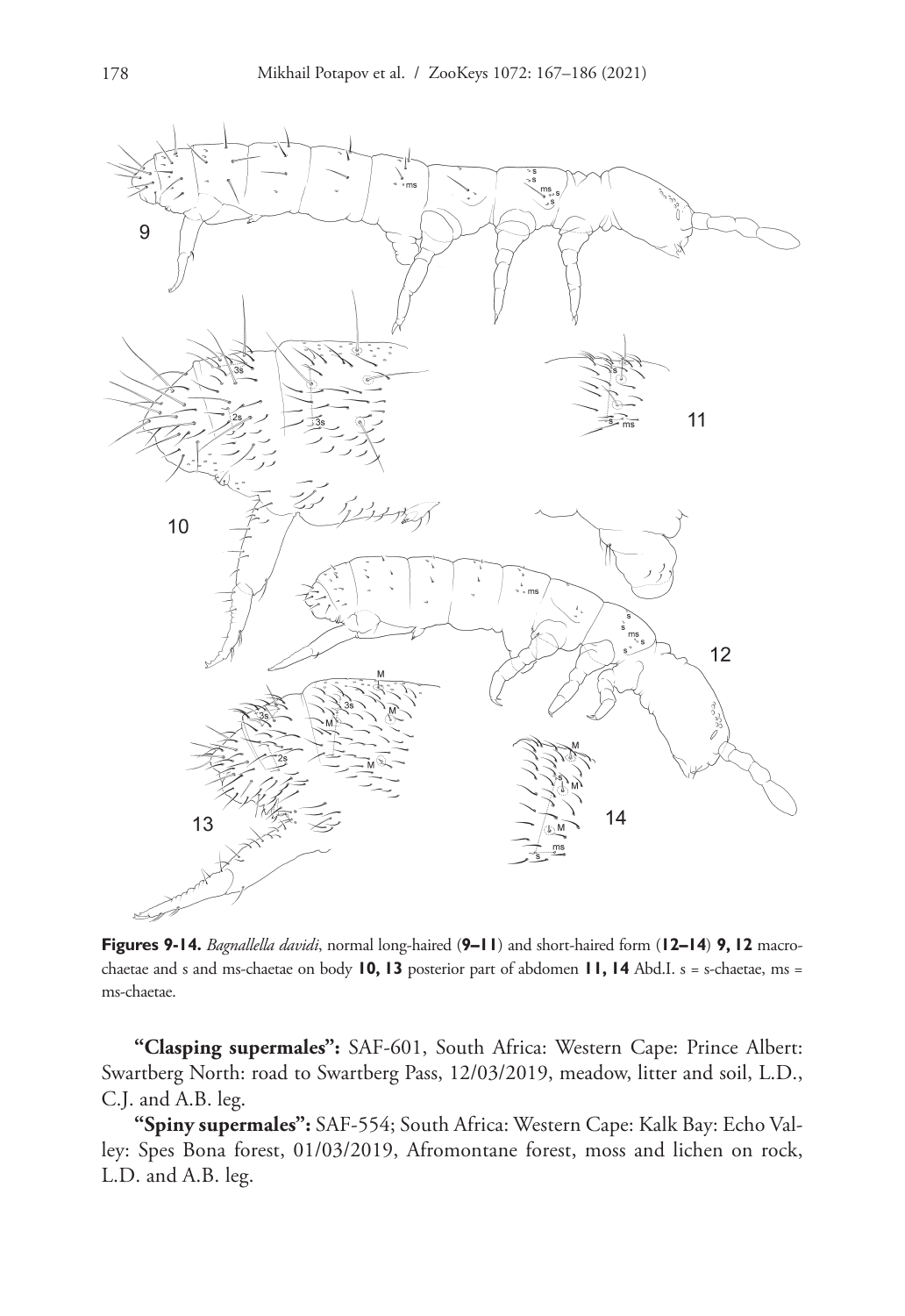

**Figures 15–19.** *Bagnallella davidi*, the "clasping supermale" **15** subadult individual, dorsal view **16, 17** adult, dorsal **16** and lateral **17** views **18** posterior part of abdomen in adult male, ventral view **19** mandible. Man = Manubrium.

**Diagnosis.** 3+3 postlabial chaetae. Maxillary palp simple. Dens with four anterior and four posterior chaetae. Mucro tridentate, teeth arranged in a line. Anterior side of manubrium with 1+1 chaetae. 43/22235 s and 10/100 ms on body (Figs 9–11). No ventral chaetae on Th.III. Typical form of species with long macrochaetae (Fig. 10).

**Description.** Maxillary outer lobe with four sublobal hairs, maxillary palp simple. Labral formula as 4/5,5,4. Labium with five usual papillae (–Е) and labial formula A1B4C0D4E6, guard chaeta e7 absent, three proximal and four basomedian chae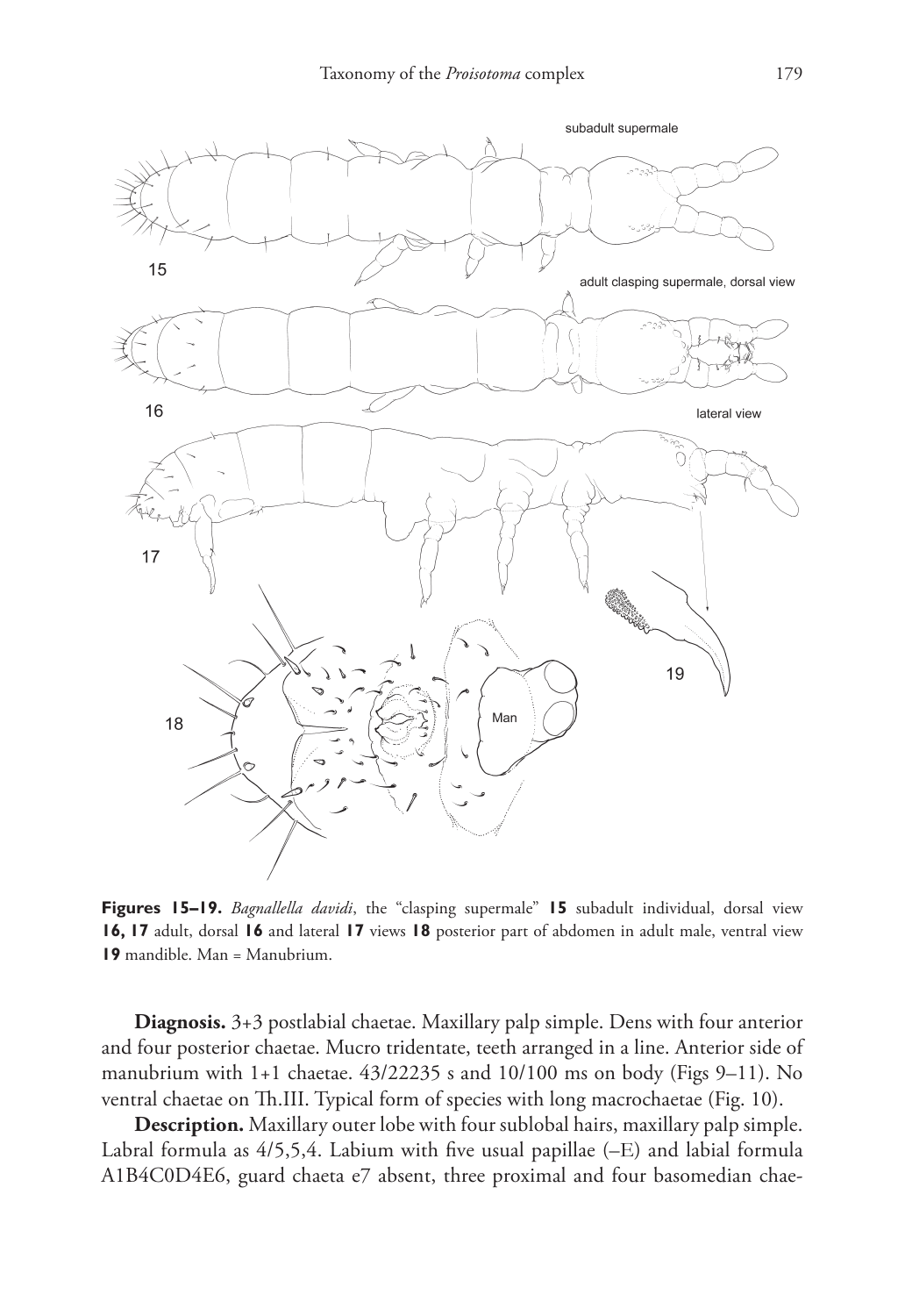tae. Ventral side of head with 3+3 chaetae. PAO shorter than Ant.I width (0.6–0.8). Ant. I with 11 common chaetae, two ventral s-chaetae (s) and three bms, of which one dorsal long, chaeta-like (this ms was calculated together with common chaetae in first description, 12 at whole); Ant. II with three bms and one latero-distal s; Ant. III with one bms and with six distal s (including two lateral), without additional s-chaetae. Organite pin-like, not very small. Empodial appendage about half as long as Claw. Anterior and posterior furcal subcoxae with 9–14 and 7–8 chaetae, respectively. Male spurs on tibiotarsi 3 thin, stick-like. Th. I–III without ventral chaetae. Ratio manubrium : dens : mucro as 4.4-5.0 : 3.3-3.8 : 1; dens : Claw as 3.3–3.6 (for the typical form).

**Discussion.** *Bagnallella davidi* is a rather peculiar species of the genus due to few chaetae on dens (vs many more chaetae both on anterior and posterior sides), tridentate mucro (shared with *B. mishai* only), and 3+3 postlabial chaetae (vs 4+4 or more in other species). The first description is almost complete and, therefore, we made very few additions concerning mouth parts. The species exhibits high variation in length of macrochaetae and show different modifications of males. All the forms (described below) can indicate either high plasticity of a single species or the complex of separate although closely related species, calling for further morphological, biological, ecological, and molecular investigations.

**Distribution.** Eastern Cape, Amatola Mountains (type location) and widely in the Western Cape and Free State (our material) provinces of South Africa.

#### Polymorphism of *Bagnallella davidi*

1. "Typical " form (Figs 9–11). *B. davidi* was described in this form (Barra 2001). Macrochaetae on body segments are long. Ratios: Mac on Abd.V as long as 0.7–1.0 of tergal midline. Mac : Abd.V width =  $0.7-1.0$ ; Mac : mucro =  $3.3-4.1$ ; Mac : dens = 0.8–1.1 (Fig. 9). In *Proisotoma* complex, so long macrochaetae is a unique character among species of *Bagnallella* and sometimes occur in the genera *Weberacantha* Christiansen, *Narynia* Martynova and *Folsomides* Stach. This form was found in juvenile and fully adult specimens, both in females and males.

2. "Short-haired" form (Figs 12–14). Macrochaetae are short, shorter than common chaetae on most abdominal segments. Ratios: Mac : Abd.V Mac on Abd.V as long  $0.2-0.3$  of tergal midline; Mac : mucro =  $0.9-1.4$ ; Mac : dens  $0.2-0.3$ . In spite of their small size, macrochaetae are erect and stiff and so well recognized indicating their possible ecomorphic nature although the integument and mouthparts are not modified. Head and furca appear to be relatively larger than in typical form. Ratio manubrium : dens : mucro as 5.1–6.6 : 4.1–5.8 : 1; dens : Claw as 3.3–4.5. All other significant characters (s-chaetotaxy, mouth parts, chaetotaxy of extremities) are as in typical form. All instars and both sexes can belong to this form.

We also found individuals with middle-sized macrochaetae (as in Fig. 15), which is on Abd.V twice as long as mucro (vs 3.3–4.1 in typical form and 0.9–1.4 in short-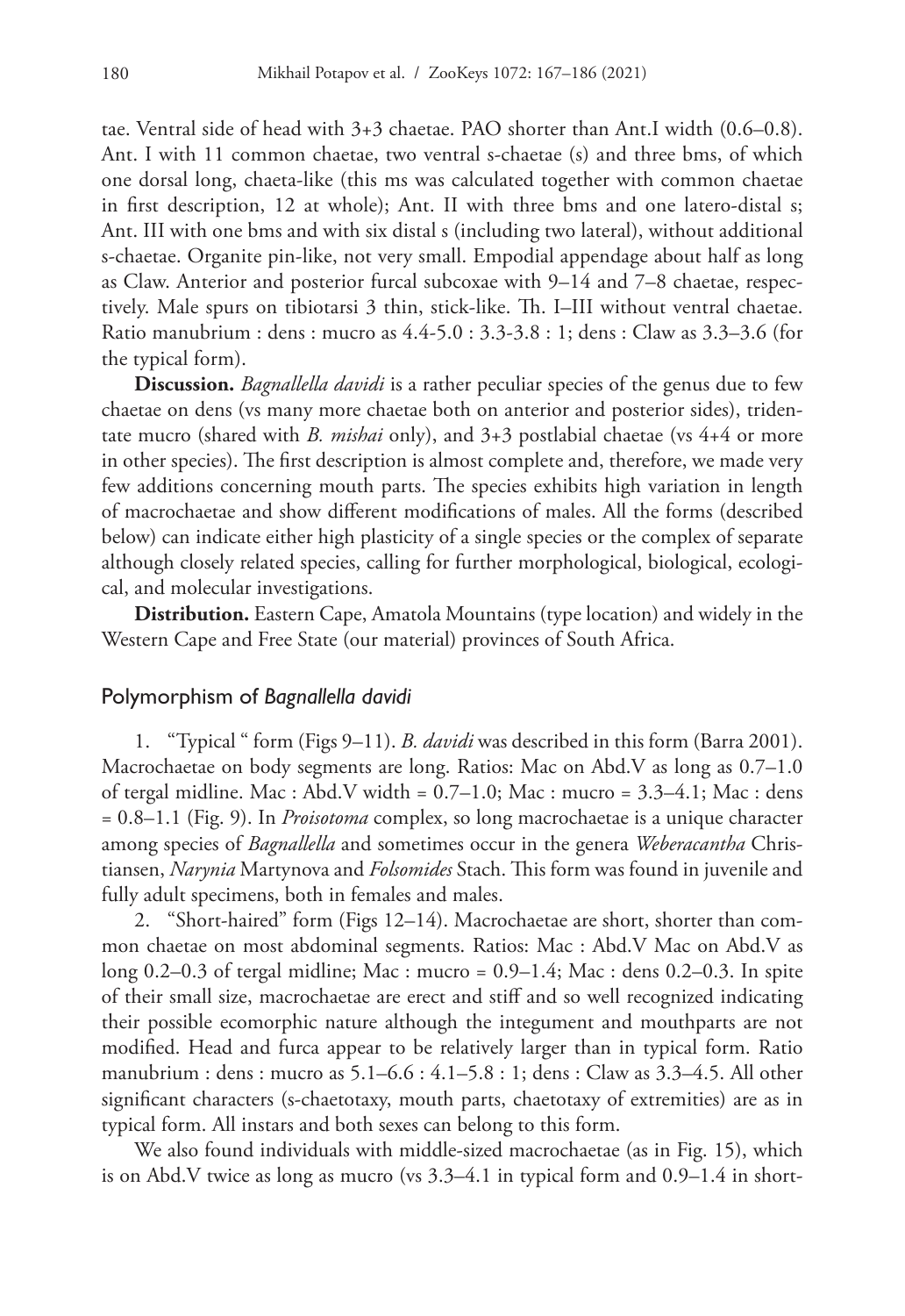

**Figures 20.** *Bagnallella davidi*, anterior part of head and antennae in adult "clasping supermale".

haired form) and half as long as dens (vs subequal to dens in typical form and  $0.2-0.3$ as dens in short-haired form).

Each studied population consists of only one of the forms, and we have not found a continuous range of macrochaetae variability, apart from short-haired clasping adult supermales occurring in "normal" populations.

3. "Clasping supermales" (Figs 15–20). Ant.I–III expanded and partly fused. Antennae joints probably lost mobility. Inner side of Ant.II and III is armed with thickened, flame-shaped, and bifurcate chaetae which probably form a clasping organ. Front of head have chitinized tubercles. Anal valves are armed with spines. Mandibles without apical teeth. Macrochaetae short. Subadult clasping supermales, i.e., males without fully developed genital plate and without developed ejaculatory duct, have also expanded antennae although without modified chaetae on inner their side. They show normal (longer than on adult supermales) macrochaetae and normal mandibles and have no spines on anal valves (Fig 15–20). The females of the same population belong to the form with middle-sized macrochaetae.

4. "Spiny supermales" (Figs 23–25). One of the males has a row of spiny p-chaetae on Abd.IV and strong thickened macrochaetae on lateral parts of Abd.VI. Other macrochaetae on the body are weakly developed. Common chaetae on dorsum of Abd. IV–VI curved at apex (Fig. 25). Mandibles without apical teeth and molar plate (Fig. 24). Outer mouth parts (labrum, maxillary outer lobe, and labium) not fully developed.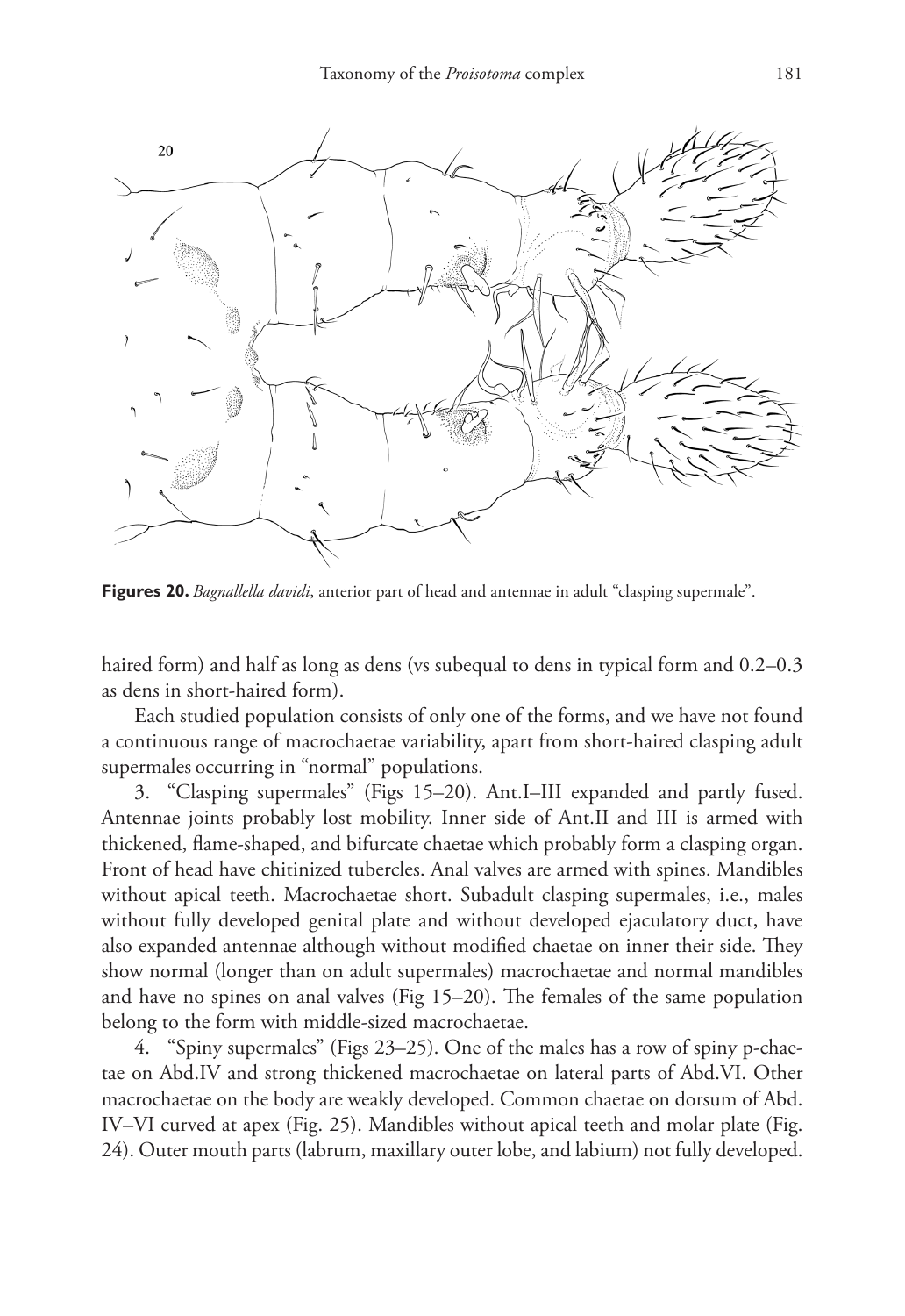

**Figures 21–25.** *Bagnallella davidi* unmodified (**21, 22**) and "spiny supermale" (**23–25**) **21–23** lateral view **24** mandible **25** posterior part of abdomen, lateral view. s = s-chaetae, M = macrochaetae.

Unmodified males are much more frequent than the two male forms described above. In most populations, only unmodified males are known. They can show all possible length of macrochaetae and belong to associated forms (Figs 21, 22).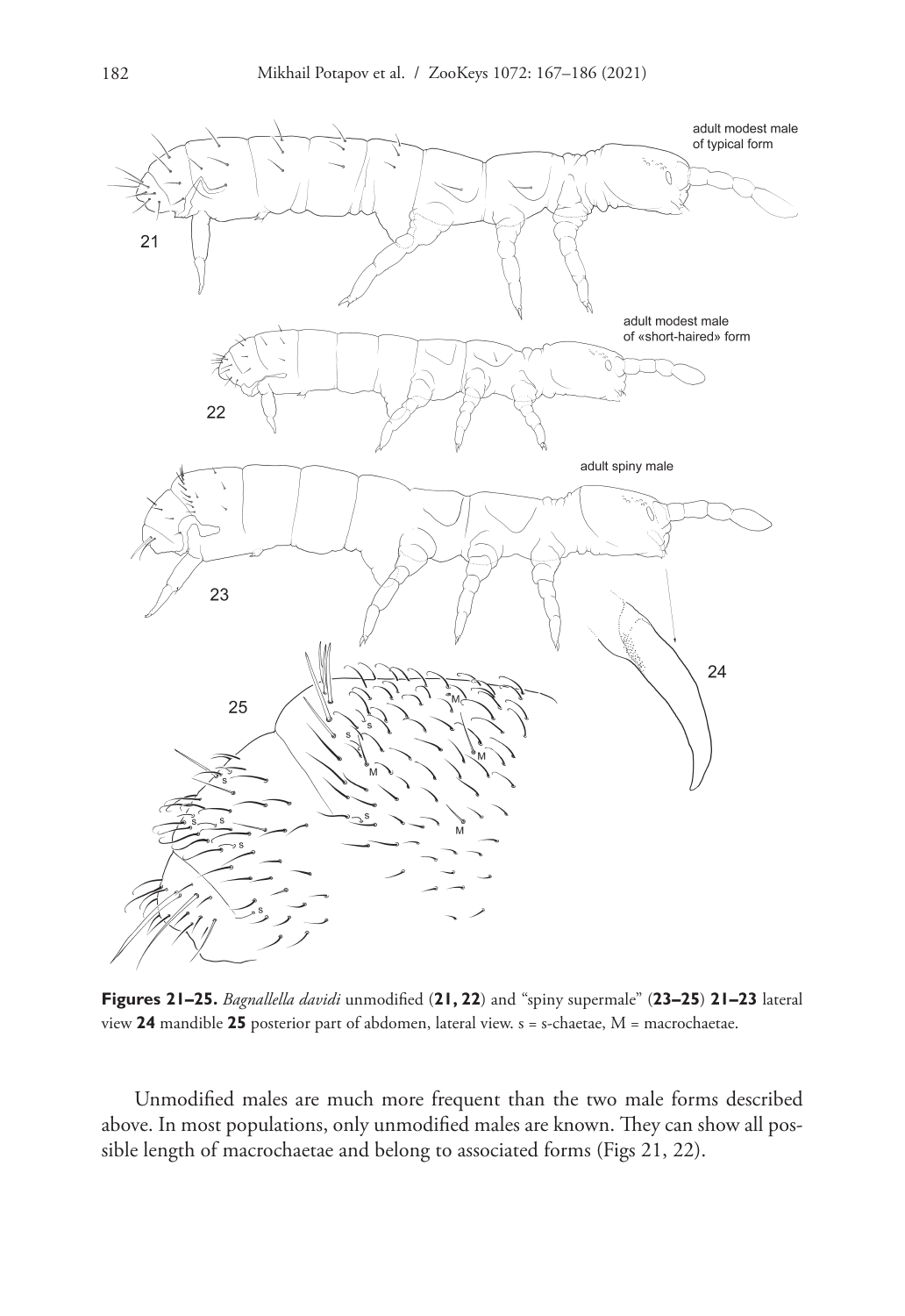## **Discussion**

If present, the clasping organ of Collembola is formed by two symmetrical complexes associated with, respectively, left and right antennae, or, more rarely, other limbs. Paired "clasps" are evolutionary formed in different taxa, for example, in the family Sminthurididae, *Vertagopus reuteri* (Schött, 1893), *Rhodanella minos* Denis, 1928, *Seira raptora* (Zeppelini & Bellini, 2006) (Delamare Deboutteville et al. 1969; Betsch 1980; Fjellberg 1982; Bellini et al. 2009). In "clasping supermales" of *Bagnallella davidi*, all modified chaetae (curved spines, flame-shaped, flattened, and bifurcate) are found on the inner side of the antennae, forming a unique type of clasping organ. This allows males to grasp females between the two antennae at the axial region. The only possible similar case was described in *Vertagopus pseudocinereus* Fjellberg, 1975, which clasps the female with right and left antennae. This species has curved and serrated chaetae on antennae, without any strong modifications (Goloschapova et al. 2006: fig. 2). We can assume that males of *B. davidi* uses this unpaired "clasp" (Fig. 20) in a similar manner, for clasping onto the female.

The function of the spiny row in "spiny supermales" of *B. davidi* is more difficult to explain. The armature of the posterior row on Abd.IV somewhat resembles backward-shifting macrochaetae in males of *Scutisotoma acorrelata* Potapov, Babenko & Fjellberg, 2006, while strong lateral macrochaetae on Abd. VI indicate some similarity to *Ephemerotoma huadongensis* (Chen, 1985), which shows similar armature on both Abd. V and VI (described by Potapov et al. 2015, 2020, respectively).

#### **Acknowledgements**

This work was partly funded by the SA (NRF) / Russia (RFBR) Joint Science and Technology Research Collaboration project no. 19-516-60002 (FRBR) and no. 118904 (NRF) awarded to M. Potapov and C. Janion-Scheepers, respectively, and SA-France (Protea I and II) awarded to L. Deharveng. We thank D. Porco, P. Greenslade, O. Cowan, H. Badenhorst, H. Basson, V. Makarov, and M. Culik for providing their material for study, and SANParks and Cape Nature for collecting permits.

## **References**

- Agrell I (1939) Zur Kenntnis der schwedischen Collembolen mit Beschreibung von vier neuen Arten und einigen Varietäten. Opuscula Entomologica 1939: 159–168.
- Arlé R (1970) Una nova especie de *Onychiurus* (Collembola Onychiuridae) de ocorencia periodica em Belem (Para). Boletim do Museu Paraense Emílio Goeldi. Serie zoologia 72: 1–11.
- Babenko A, Minor M (2015) *Austrodontella monticola* sp. nov., a new species of Collembola from montane New Zealand. Zootaxa 3974: 122–128. [https://doi.org/10.11646/](https://doi.org/10.11646/zootaxa.3974.1.9) [zootaxa.3974.1.9](https://doi.org/10.11646/zootaxa.3974.1.9)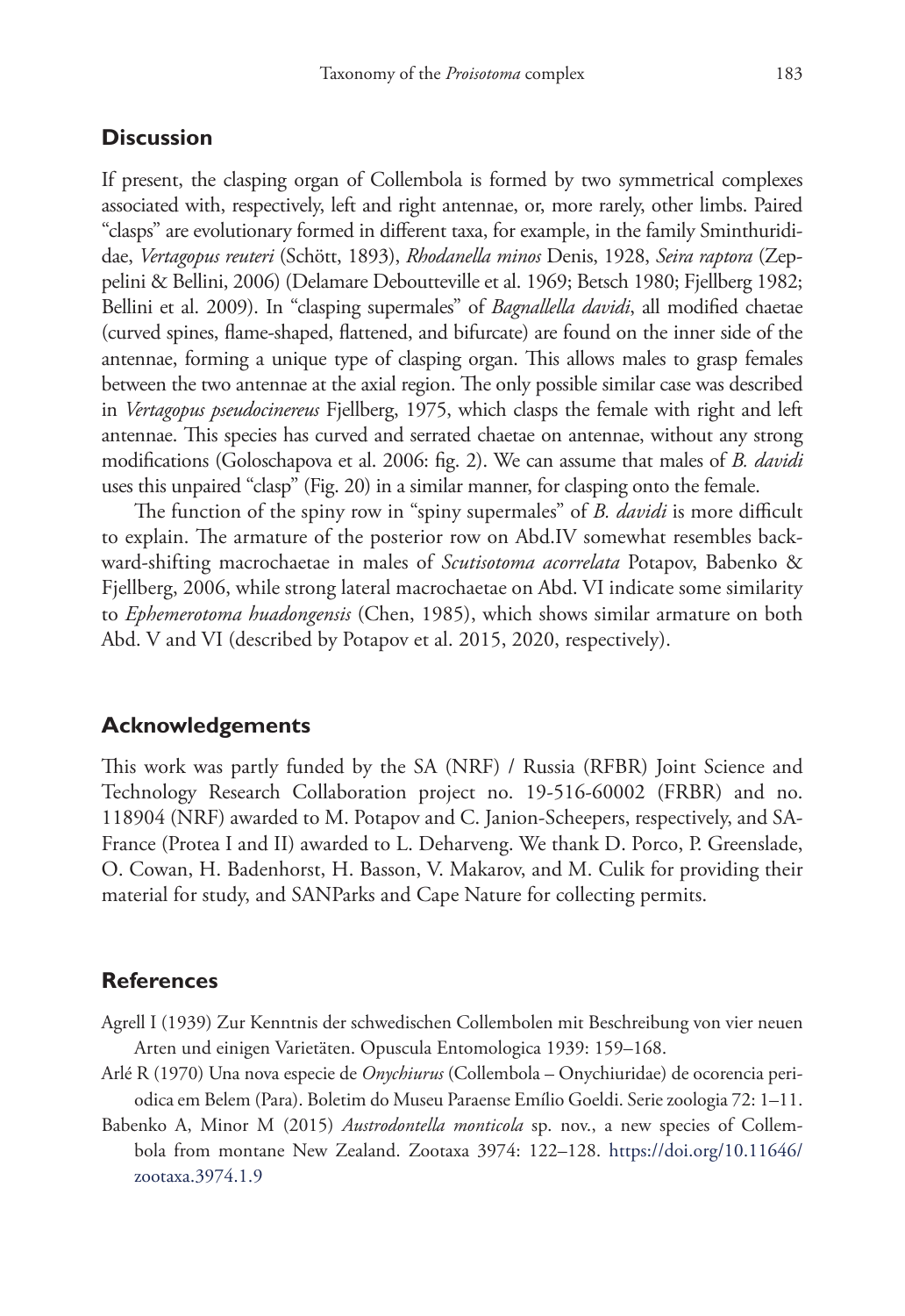- Barra JA (2001) *Proisotoma davidi* sp. nov. from Cape Province (South Africa) (Collembola). Deutsche Entomologische Zeitschrift 48: 23–26. [https://doi.org/10.1002/](https://doi.org/10.1002/mmnd.4800480103) [mmnd.4800480103](https://doi.org/10.1002/mmnd.4800480103)
- Bellini BC, Pais AP, Zeppelini D (2009) A new species of *Seira* Lubbock (Collembola: Entomobryidae) from Brazil with sexually dimorphic legs. Zootaxa 2080: 38–46. [https://doi.](https://doi.org/10.11646/zootaxa.2080.1.3) [org/10.11646/zootaxa.2080.1.3](https://doi.org/10.11646/zootaxa.2080.1.3)
- Betsch J-M (1980) Éléments pour une monographie des collemboles symphypléones (Hexapodes, Aptérygotes). Mémoires du Museum National d'Histoire Naturelle, Série A, Zoologie 116: 1–227.
- Börner C (1901) Zur Kenntnis der Apterygoten-Fauna von Bremen und der Nachbardistrikte. Beitrag zu einer Apterygoten-Fauna Mitteleuropas. Abhandlungen des Naturwissenschaftlichen Vereins zu Bremen 17: 1–140.<https://doi.org/10.5962/bhl.part.18332>
- Börner C (1907) Collembolen aus Ostafrika, Madagaskar und Südamerika. In: A. Voeltzkow (Ed) Reise in Ostafrika in den Jahren 1903–1905, mit Mitteln der Hermann und Elise geb. Heckmann Wentzel-Stiftung ausgeführt. Wissenschaftliche Ergebnisse., E. Schweizerbartsche Verlagbuchhandlung, Stuttgart, 47–178.
- Chen BR (1985) Six new species of the family Isotomidae (Collembola). Contributions of Shanghai Institute of Entomology 5: 183–193.
- Deharveng L (1981) Collemboles des Îles subantarctiques de l'Océan Indien, Mission J. Travé 1972‒1973. Comité National Française des Recherches Antarctiques 48: 33–109.
- Delamare Deboutteville C, Jacquemart S, Poivre G (1969) Rescription de *Rhodanella minos* (Denis) Bulletin de l'Institut Royal des Sciences Naturelles de Belgique 45: 1–11.
- Denis J (1928) Sur deux collemboles de la Somalie italienne. Le dimorphism sexuel de *Vertagopus minos* sp. nov. Bollettino della Società Entomologica Italiana 60: 1–6.
- Fjellberg A (1982) Redescriptions of *Vertagopus brevicaudus* (Carpenter, 1900) and *V. reuteri* (Schött, 1893), two arctic species of Collembola (Isotomidae). Entomologia Scandinavica 13: 141–147.<https://doi.org/10.1163/187631282X00048>
- Fjellberg A (1975) *Vertagopus pseudocinereus* n. sp. A new species of Collembola (Isotomidae) from North Norway. Insect Systematics & Evolution 6:212–214. [https://doi.](https://doi.org/10.1163/187631275X00037) [org/10.1163/187631275X00037](https://doi.org/10.1163/187631275X00037)
- Fjellberg A (2007) The Collembola of Fennoscandia and Denmark. Part II: Entomobryomorpha and Symphypleona. Fauna Entomologica Scandinavica 42: 1–264. [https://doi.](https://doi.org/10.1163/ej.9789004157705.i-265) [org/10.1163/ej.9789004157705.i-265](https://doi.org/10.1163/ej.9789004157705.i-265)
- Folsom JW (1932) Hawaiian Collembola. Proceedings of the Hawaiian Entomological Society 8: 51–80.
- Folsom JW (1937) Nearctic Collembola or springtails of the family Isotomidae. Bulletin of the United States National Museum 68: 1–144.<https://doi.org/10.5479/si.03629236.168.1>
- Greenslade P (2006) The Invertebrates of Macquarie Island. Australian Antarctic Division, Kingston, 326 pp.
- Greenslade P, Wise KAJ (1986) Collembola of Macquarie Island. Records of the Auckland Inst. Museum 23: 67–97.
- Goloschapova NP, Potapov MB, Chernova NM (2006) Sexual behaviour in Isotomidae (Collembola). Pedobiologia 50: 111–116. <https://doi.org/10.1016/j.pedobi.2005.12.006>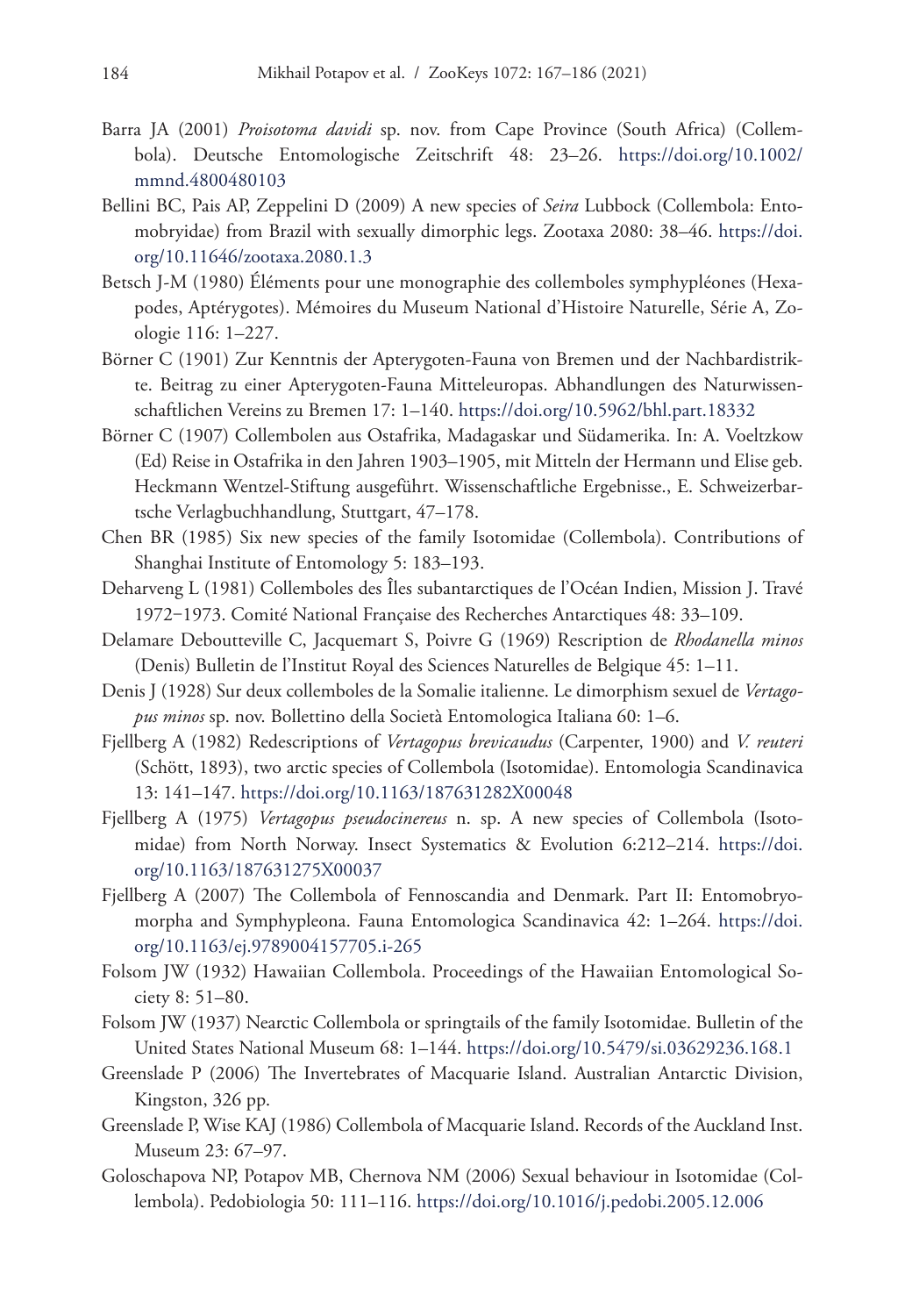- Janion-Scheepers C, Deharveng L, Bedos A, Chown SL (2015) Updated list of Collembola species currently recorded from South Africa. ZooKeys 503: 55–88. [https://doi.org/10.3897/](https://doi.org/10.3897/zookeys.503.8966) [zookeys.503.8966](https://doi.org/10.3897/zookeys.503.8966)
- Linnaniemi WM (1912) Die Apterygotenfauna Finlands. II, Spezieleller Teil. Druckerei der Finnischen Literaturgesellschaft, Helsingsfors, 396 pp.
- Mari Mutt JA, Bellinger PF (1990) A Catalog of the Neotropical Collembola, Including Nearctic Areas of Mexico. Sandhill Crane Press, Gainesville, 237 pp.
- Mendonça MC, Queiroz G, Silveira TC (2015) Two new species of *Proisotoma* Börner, 1901 from Southeastern Brazil (Collembola: Isotomidae). Soil Organisms 87: 61–60.
- Mendonça MC, Silveira TC (2019) A peculiar new species of *Scutisotoma* Bagnall, 1949 (Collembola: Isotomidae) from Brazil. Soil Organisms 91: 1–6.
- Neves ACR, Mendonça MC (2016) Recaracterização da espécie *Proisotoma tenella* (Reuter, 1895) (Collembola: Isotomidae) In: Da-Silva ER, Passos MIS, Aguiar VM, Lessa CSS and Coelho LBN (Eds), Anais do III Simpósio de Entomologia do Rio de Janeiro. Universidade Federal do Estado do Rio de Janeiro, Rio de Janeiro, 52 pp.
- Potapov M, Babenko A, Fjellberg A (2006) Taxonomy of the *Proisotoma* complex. Redefinition of genera and description of new species of *Scutisotoma* and *Weberacantha* (Collembola, Isotomidae). Zootaxa 1382: 1–74.<https://doi.org/10.11646/zootaxa.1382.1.1>
- Potapov M, Gao Y, Deharveng L (2013) Taxonomy of the *Cryptopygus* complex. I. *Pauropygus*—a new worldwide littoral genus (Collembola, Isotomidae). ZooKeys 304: 1–16. <https://doi.org/10.3897/zookeys.304.4083>
- Potapov M, Janion C, Deharveng L (2011) Two new species of *Parisotoma* (Collembola: Isotomidae) from the Western Cape, South Africa. Zootaxa 2771: 17–24. [https://doi.](https://doi.org/10.11646/zootaxa.2771.1.2) [org/10.11646/zootaxa.2771.1.2](https://doi.org/10.11646/zootaxa.2771.1.2)
- Potapov M, Janion-Scheepers C (2017) A review of Salmon's *Folsomia* types from New Zealand (Collembola). New Zealand Entomologist: Vol. 40:1–7.
- Potapov MB, Janion-Scheepers C, Deharveng L (2020) Taxonomy of the *Cryptopygus* complex. III. The revision of South African species of *Cryptopygus* and *Isotominella* (Collembola, Isotomidae). ZooKeys 945: 99–127.<https://doi.org/10.3897/zookeys.945.51860>
- Potapov M, Kahrarian M, Deharveng L, Shayanmehr M (2015) Taxonomy of the *Proisotoma* complex. V. Sexually dimorphic *Ephemerotoma* gen. nov. (Collembola: Isotomidae). Zootaxa 4052(3): 345–358. <https://doi.org/10.11646/zootaxa.4052.3.4>
- Potapov M, Huang C-W, Gulgenova A, Luan Y-X (2020) New and little known Isotomidae (Collembola) from the shore of Lake Baikal and saline lakes of continental Asia. ZooKeys 935: 1–24.<https://doi.org/10.3897/zookeys.935.49363>
- Reuter OM (1895) Finlands Collembola och Thysanura. Apterygogenea Fennica. Helsingfors, 203 pp.
- Rapoport EH (1963) Collembolos de Bahia Blanca (Argentina). VI. Revista de la Sociedad Entomológica Argentina 26: 35–39.
- Salmon JT (1943) The genus *Folsomia* (Collembola) in New Zealand. Transactions and Proceedings of the Royal Society of New Zealand 73: 73–75.
- Salmon JT (1951) Keys and bibliography to the Collembola. Zoology Publications from Victoria University College 8: 1–82.